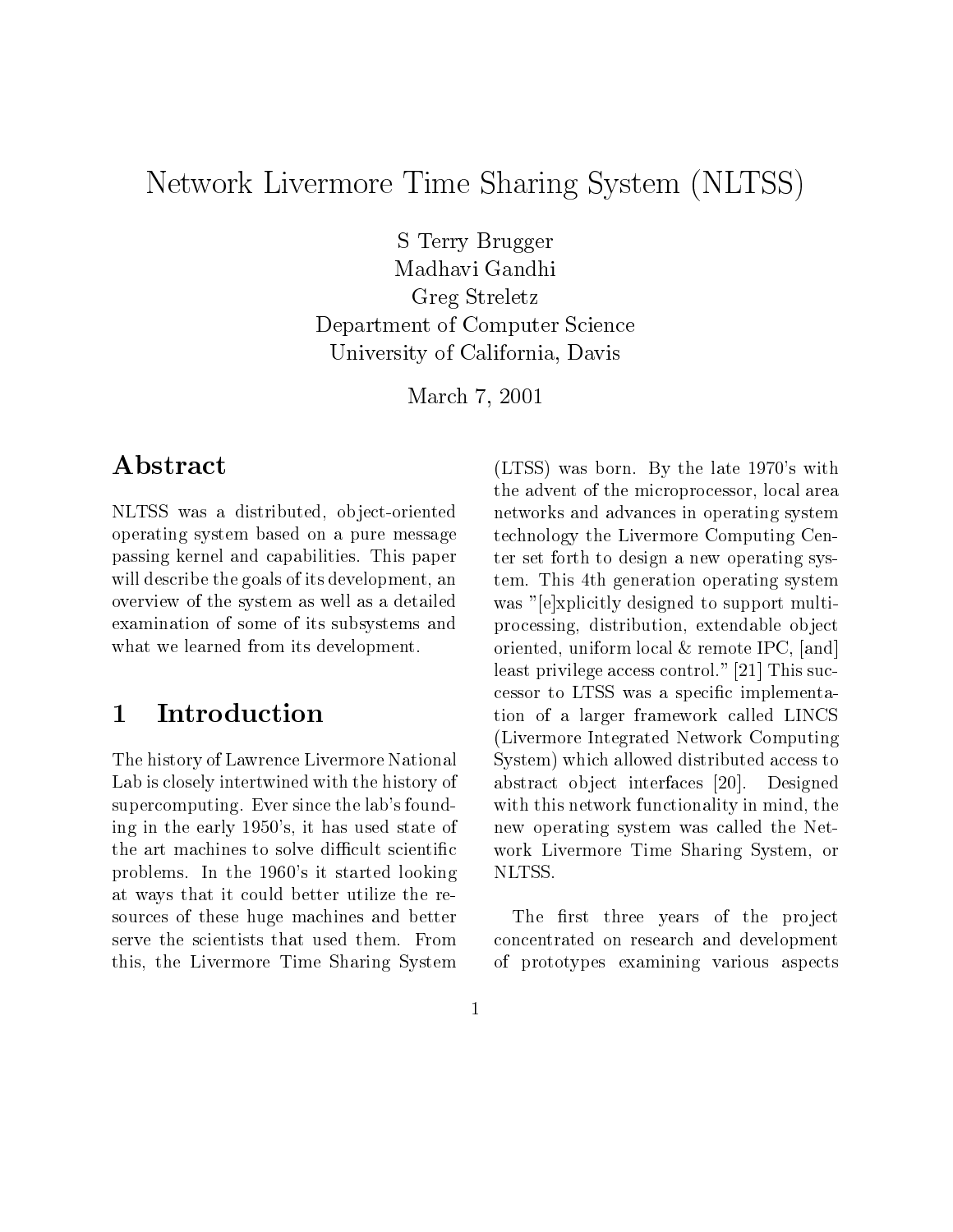of multicomputing, network protocols and servers. This period was followed by four years of intense development on the system. Beginning around 1987, NLTSS entered into service on the Cray XMP running alongside LTSS through the use of a virtual hardware abstraction layer [20]. In 1988 NLTSS entered full production on the Cray XMP and later the YMP. It remained in service until shortly after Noon on March 22, 1993 when the last NLTSS installation on the Cray YMP was shutdown [9] and replaced with Cray's version of UNIX (UNICOS).

This paper will examine the goals of NLTSS, take an overview look at the system from the contemporary viewpoint of distributed and object based systems, then it will look in detail at NLTSS's use of capabilities, it's CPU and file servers and it's message passing system.

The primary goal of NLTSS was to design an operating system which allowed the application developer to take advantage of both the multiprocessing capabilities of supercomputer class machines and the distributed computing resources of a network of computers. The NLTSS designers referred to this as a Multicomputing environment[21, 24]. The general goals of the system were to facilitate extendibility, be backwards compatible with LTSS and use standard interfaces [21, 24]. Contrasting these goals with operating system technology at the time, they decided

that stage 3 of Kuhn's Model of Scientic Progress had been reached and rather than try to patch existing systems such as LTSS or UNIX, they decided to propose an alternative model [21]. They considered UNIX unworkable as it had problems (at that time) with extendibility, security, distributed computing, multiprocessing, and its implementation had numerous problems such as a lack of clean modularization [21].

The designers established numerous goals in order to achieve the general goal of supporting a multicomputing environment. For instance, the system should do symmetric multiprocessing of the kernel, servers and other user level applications. This symmetrical architecture should be general and allow for all tasks to compute and block for I/O. Any task synchronization and switching should be low cost. The system libraries and scheduler should allow for asynchronous system calls and the ability to wait on an arbitrary number of processes. Finally, the system should perform deadlock prevention and detection [21, 20]. There were additional requirements to support the distributed environment in a transparent manner. For instance, the syntax to access local and remote resources should be the same and, in return, the resource should behave the same way regardless of where it was accessed from. The performance difference between a local or remote access should be as minimal as possible. There should be a separation of machine names from the humanreadable names which allows the humanreadable names to be completely independent of resource and access location. An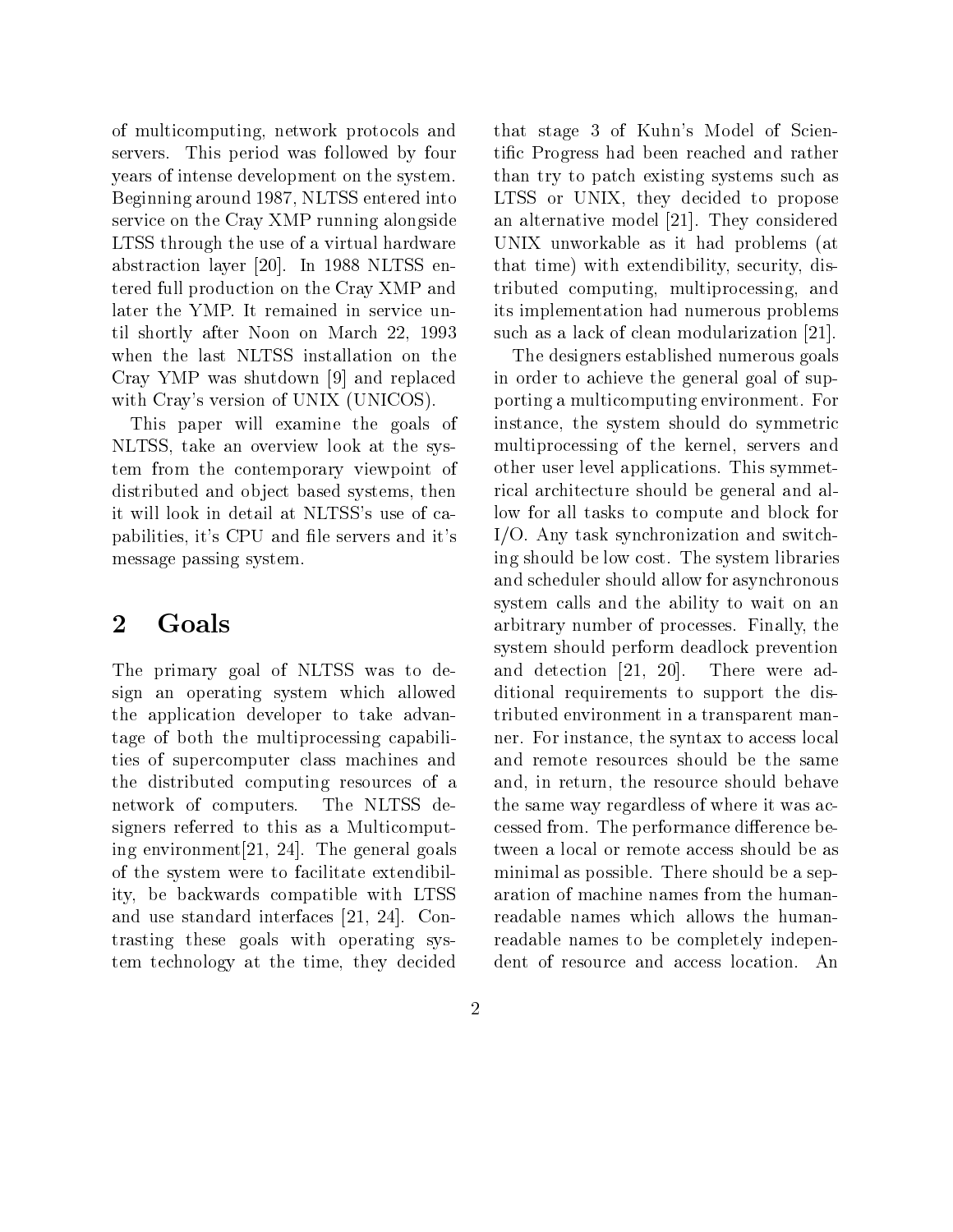ob ject should have the same access rights to a resource regardless of where it's accessing the resource from. All accounting and allocation within the system should be uniform. Finally, the implementation should be such that access is only allowed to objects via well defined interfaces [21, 24, 20].

In order to achieve a highly scalable system, the designers decided early to use a pure message passing architecture with built-in support for the client-server model. For that reason, numerous goals were made for the interprocess communication (IPC), first and foremost being network transparency: IPC calls should look the same whether the client and server are on the same or different machines. To that end, the protocols should be low latency and high throughput. What latency did exist should be hidden as much as possible and the message system may be accelerated through the use of specialized hardware. Processes should have a great deal of latitude in how they use IPC. This latitude included the ability to use arbitrary communications structures and message lengths, the ability to communicate with any other process (subject to the security policy and mechanism), the ability to use multiple concurrent message streams, and the ability to use both synchronous and asynchronous communication. The message system also needed to be clean in its design and implementation through the use of standard request & reply syntax & encodings, separation of data & control, and separation of requests & replies. Finally, the message system would provide flow and error control

and protect the data streams [21, 24, 20].

While NLTSS was a revolutionary advance in operating system architecture at the time, it also needed to support the legacy LTSS environment that its user base was used to, and which existing applications were designed for. To that end, NLTSS needed to support existing user interfaces (specically the terminal interface) and network services. It also needed to emulate the LTSS at the system interface level so that existing application source code could be moved to NLTSS with little to no effort. Finally, it should support incremental evolution by allowing applications to use some of the new functionality while other parts of the code continued to use the legacy interfaces [24, 20].

With the Livermore Computing Center's long history of utilizing and operating supercomputers they added some additional considerations to the goals of the system which came more from practical experience than purely academic operating system design. For example, one goal was to minimize the human cost involved in learning, maintaining, developing for, or in any other way using the system. The system should be designed under the principle that high performance (and, by extension, high cost) computing resources should be available to as large a user base as possible (not just the users in one building for instance). Finally, the system should make it easy to integrate new technology - it needed to be flexible and expandable. This implied a modular or ob ject-oriented design [24, 20].

Finally, the designers recognized the is-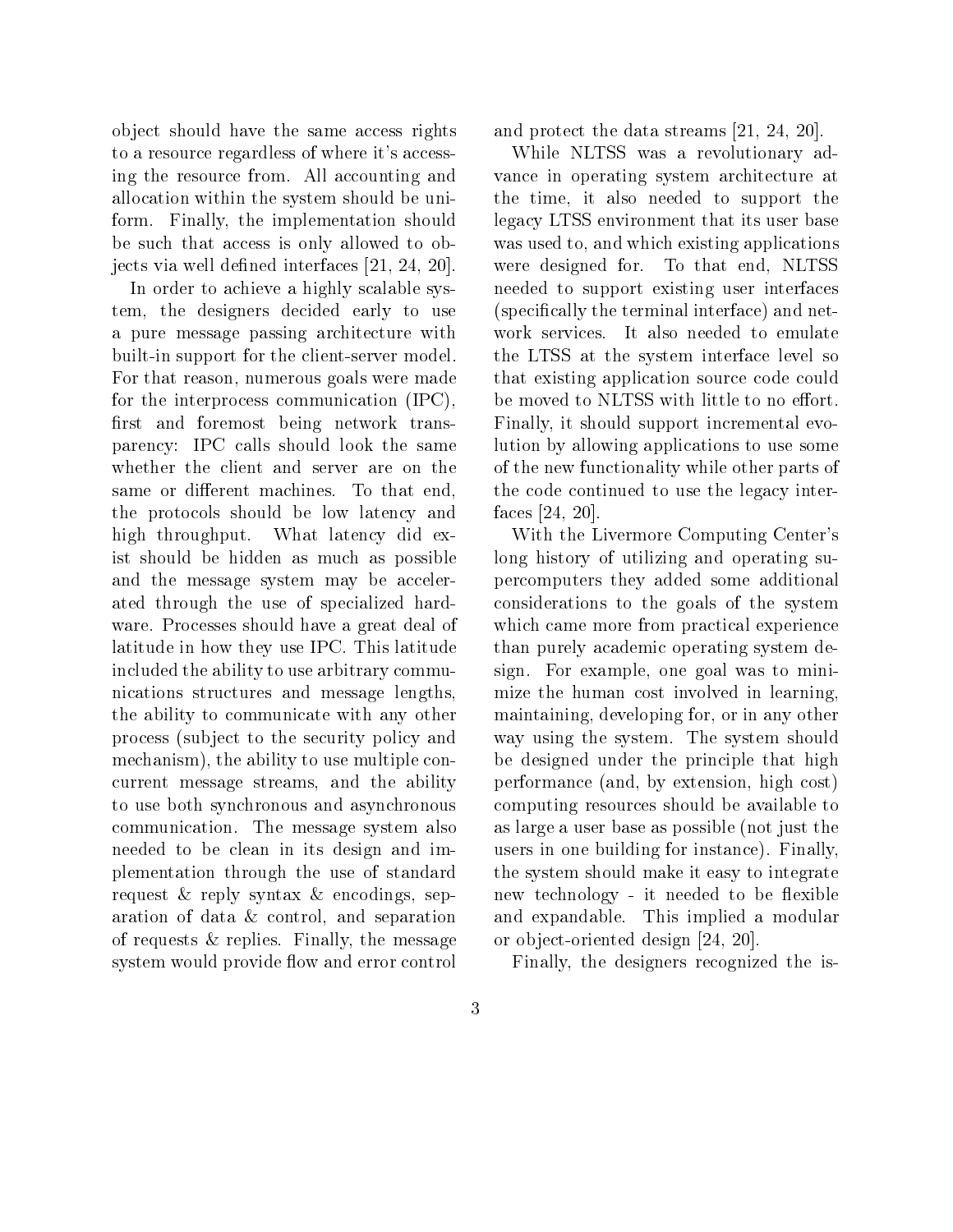sues common to all distributed and objectbased systems as discussed in the overview, below, so there were commensurate goals for the system to deal with those issues [21, 20].

#### 3 Overview

### 3.1 Issues in Distributed operating the system of the system of the system of the system of the system of the system of the system of the system of the system of the system of the system of the system of the system of the system of the system of the sy

NLTSS was designed from the beginning to be a distributed operating system. As such, it has addressed most of the issues inherent in distributed operating systems. The common issues in distributed operating systems [18] and how these are handled in NLTSS are discussed below.

## 3.1.1 Global Knowledge

Due to the lack of a global clock and global 3.1.3 memory as well as unpredictable message delays, determining the entire state of the system at any given moment in time is impossible. Thus, it is necessary to use efficient algorithms to approximate this state. NLTSS had no built-in support to achieve global consensus. The NLTSS designers saw this functionality as being under the purview of the application programmer [15].

### 3.1.2 Naming

The various objects to which a system refers need to be named in some way. The issue  $3.1.4$ of naming is especially important in a distributed system because the various entities of the system need to understand a common

naming convention, such that there must be a global name space. NLTSS had such a global name space implemented with a Directory Server that maps human readable names to machine oriented names. This separation is important as it frees users from the need to follow any naming convention just so the system can locate a given object. It also allows for multiple human readable names for any single object. NLTSS also allows for multiple copies of the same object. Objects in NLTSS can be extended to build new types. Names are ASCII strings up to 16 characters in length. This was seen as a ma jor improvement over NLTSS's predecessor, LTSS, which only allowed 8-10 character names. The namespace in NLTSS did not need to support any type of automatic ob ject replication[21, 24, 20].

## **Scalability**

A distributed operating system should guarantee that the system performance does not degrade as more system resources are added. Certain operating system techniques that work well for a small number of resources may not work well when the system becomes substantially larger. NLTSS was designed such that all the aspects of its distributed nature were abstracted by the message system, which did not pose any limitations on the scalability of the system [13].

### Compatibility

A distributed system may be composed of heterogeneous resources. Compatibility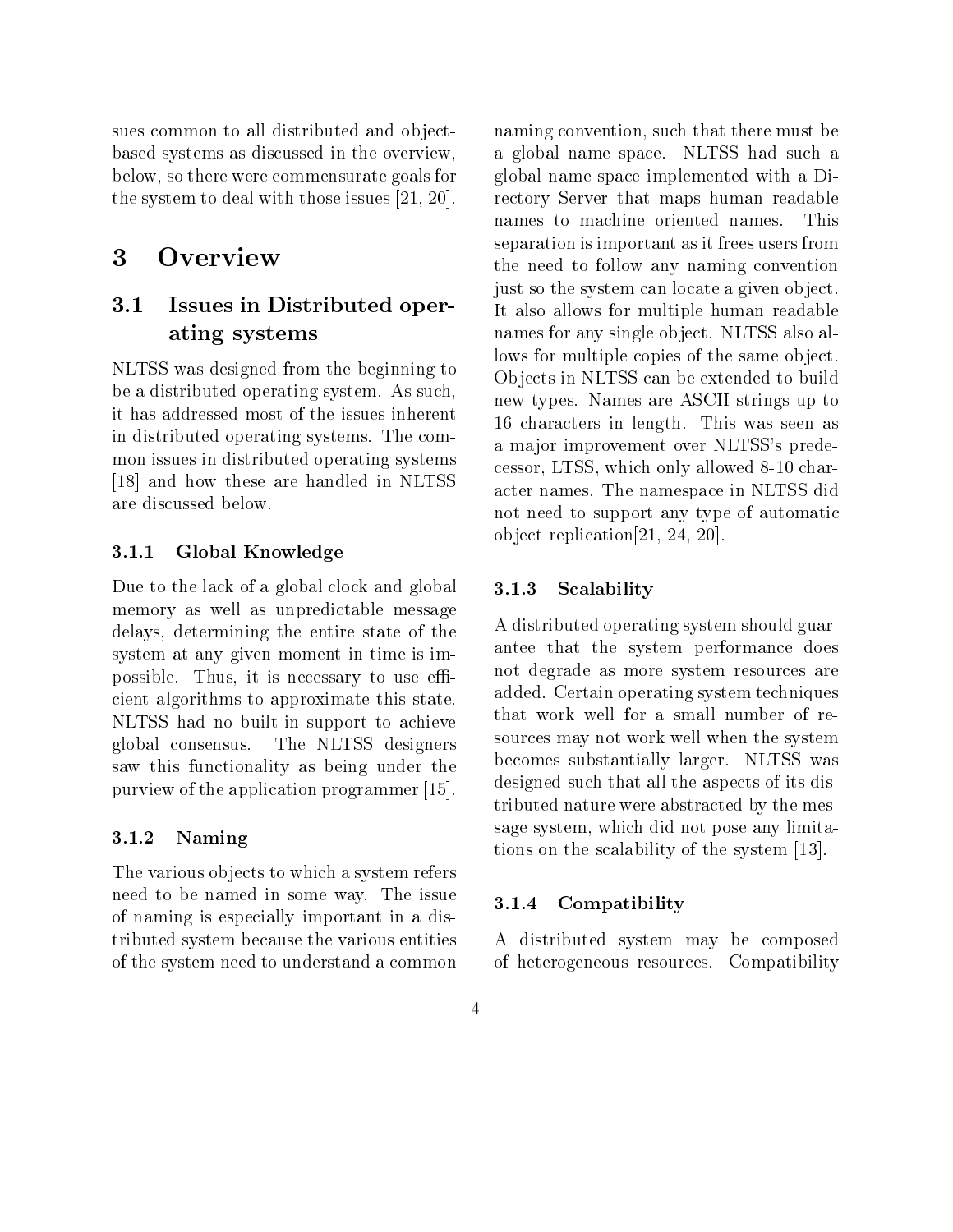refers to the ability of the operating system to provide portability across these various resources. NLTSS was an implementation of the LINCS architecture, which specified a standard architecture (including network and transport layer protocols) for accessing abstract ob ject interfaces [20]. The NLTSS kernel and many of its lower level components were designed exclusively for the Cray massive vector architecture. In particular, it was designed to accommodate many of the irregularities in the Cray memory and process model [15, 13]. Other components such as the file server were compatible across various architectures such as the VAX. NLTSS provided no execution-level compatibility or binary compatibility as it would have been prohibitively expensive.

## 3.1.5 Process Synchronization

When multiple processes can access a shared resource, the operating system must synchronize access to the resource in order to ensure integrity. Typically, this is accomplished through mutual exclusion. However, due to the lack of shared memory in a distributed system, providing mutual exclusion is a challenge. As such, NLTSS did not provide a mechanism to detect and recover from deadlock, nor to provide mutual exclusion. These were seen as being under the purview of the application developer. A simple mechanism that application developers could use to achieve mutual exclusion was through the use of file locking. Alternatively, they could implement their own system using the flexibility of NLTSS's message

system which allowed both synchronous (blocking) and asynchronous (non-blocking) communication between processes [21, 20]. There were plans to add a semaphore server, however it was never implemented due to lack of user demand. There were numerous times throughout the development of NLTSS where the servers themselves would go into deadlock. The solution to this was fixing the servers such that the chain of dependencies that caused the deadlock would not occur (deadlock avoidance) [15].

#### $3.1.6$ Resource Management

In a distributed system, the resources available to a process can be both local and remote. The operating system must provide a common method for accessing these resources. NLTSS is designed to deal with this issue by considering all resources to be remote [21]. Typically, NLTSS migrates the data to the computation. It does, however, have the ability to perform computation migration through the use of remote servers and message passing. NLTSS also provides distributed scheduling; it can distribute the computational load amongst different nodes through its process scheduling mechanism [21, 24]. Other considerations were given in NLTSS's design with respect to resource management, such as support for accounting of all resources, administrative allocation of resources and an avoidance on any restrictions on the number or size of resources that an object can use [21, 24, 20]. NLTSS separated the low-level hardware access driver (which had to reside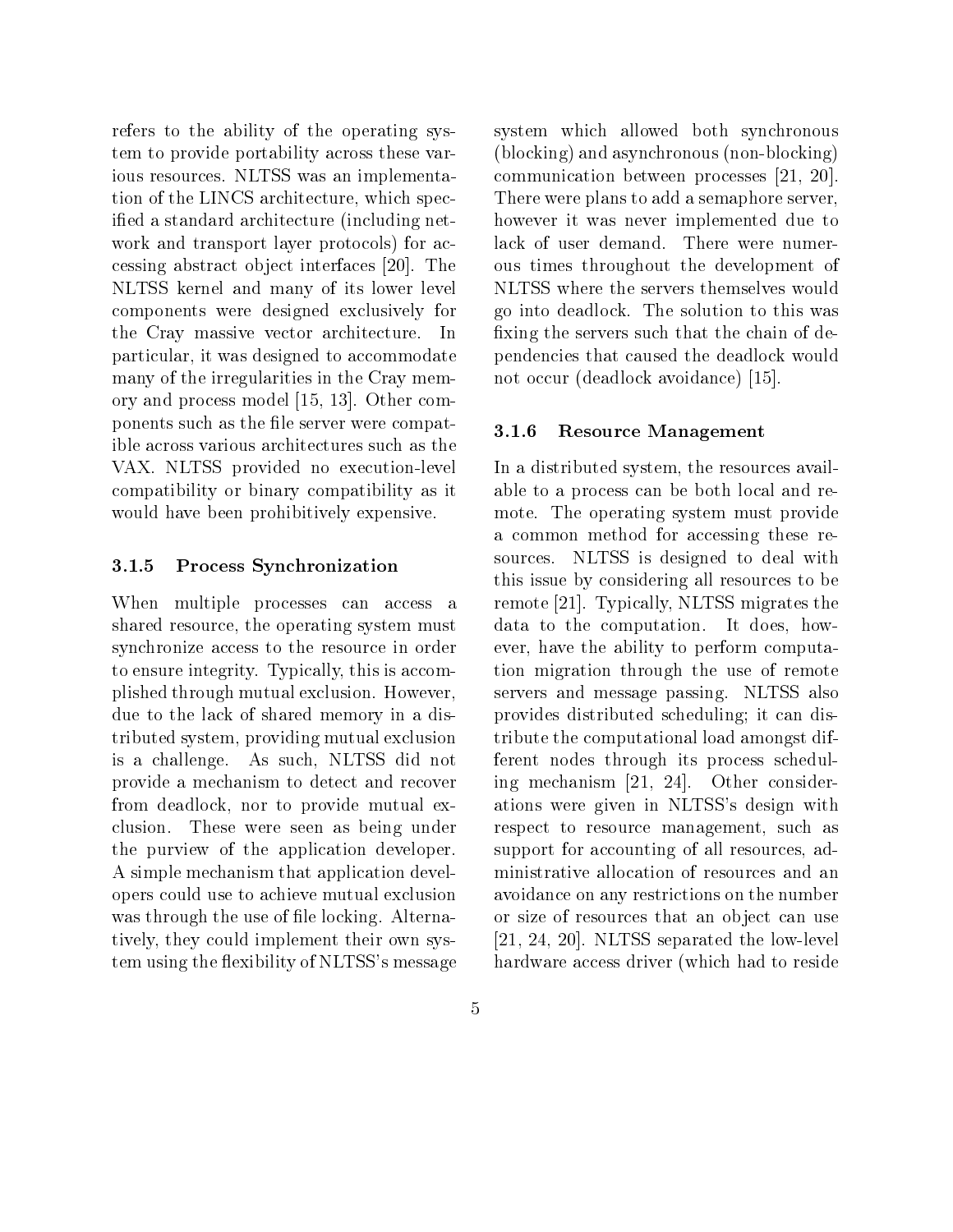on the machine with the hardware that it controlled) from the policy implementation on the server (such as the File Server or the Process Server which, could be located anywhere on the network) [5].

### 3.1.7 Security

The two fundamental aspects of security that a distributed system should address are authentication and authorization. Authentication is the means by which a user is verified to be who they say they are and authorization is the means by which the use of resources is restricted to certain users. In NLTSS, authentication is provided through the use of an Account Server [17]. Authorization is provided through the use of capabilities[16]. Numerous other considerations were given to security in NLTSS's design. For example it has a consistent multilevel mandatory access control and security policy for all resources, least privilege discretionary access control to all resources with rights passing, and it allows multiple access rights for a given resource. Finally, its security is based on the principle of mutual suspicion between nodes [21, 24, 20].

#### 3.1.8 Structuring

The structuring of an operating system refers to the method by which the operating system components are organized. The major design decision in an operating system is if it is going to be monolithic or use addressed. a microkernel with services separated into individual processes. The microkernel ap-

proach lends itself much better to an objectoriented design (where each component is an object with a well defined interface) and the client-server model (where some processes or ob jects are dedicated servers that handle requests from other processes or servers). NLTSS was designed as a pure microkernel with separate drivers for low level components and user level servers to provide system services. Everything in NLTSS, including the user level servers and all other processes, was considered an object, which places NLTSS in the realm of an objectoriented operating system. Another design technique that NLTSS leveraged was the principle of separation of policy and mechanism which allowed for maximum flexibility of the system.

### $-2$  Issues with Distributed Ob ject-Based Programministers and systems are all the systems of the system of the system of the system of the system of the system of the system of the system of the system of the system of the system of the system of the system of the syste

The use of the object paradigm for creating distributed systems can result in a much more extendable, flexible, programmer friendly architecture. These systems are called Distributed Object-Based Programming Systems (DOBPS) [4]. In the creation of a DOBPS, issues, beyond those of a generic distributed system, need to be We will briefly explain what these issues (based on the ontology given in [4]) are and how NLTSS addresses them.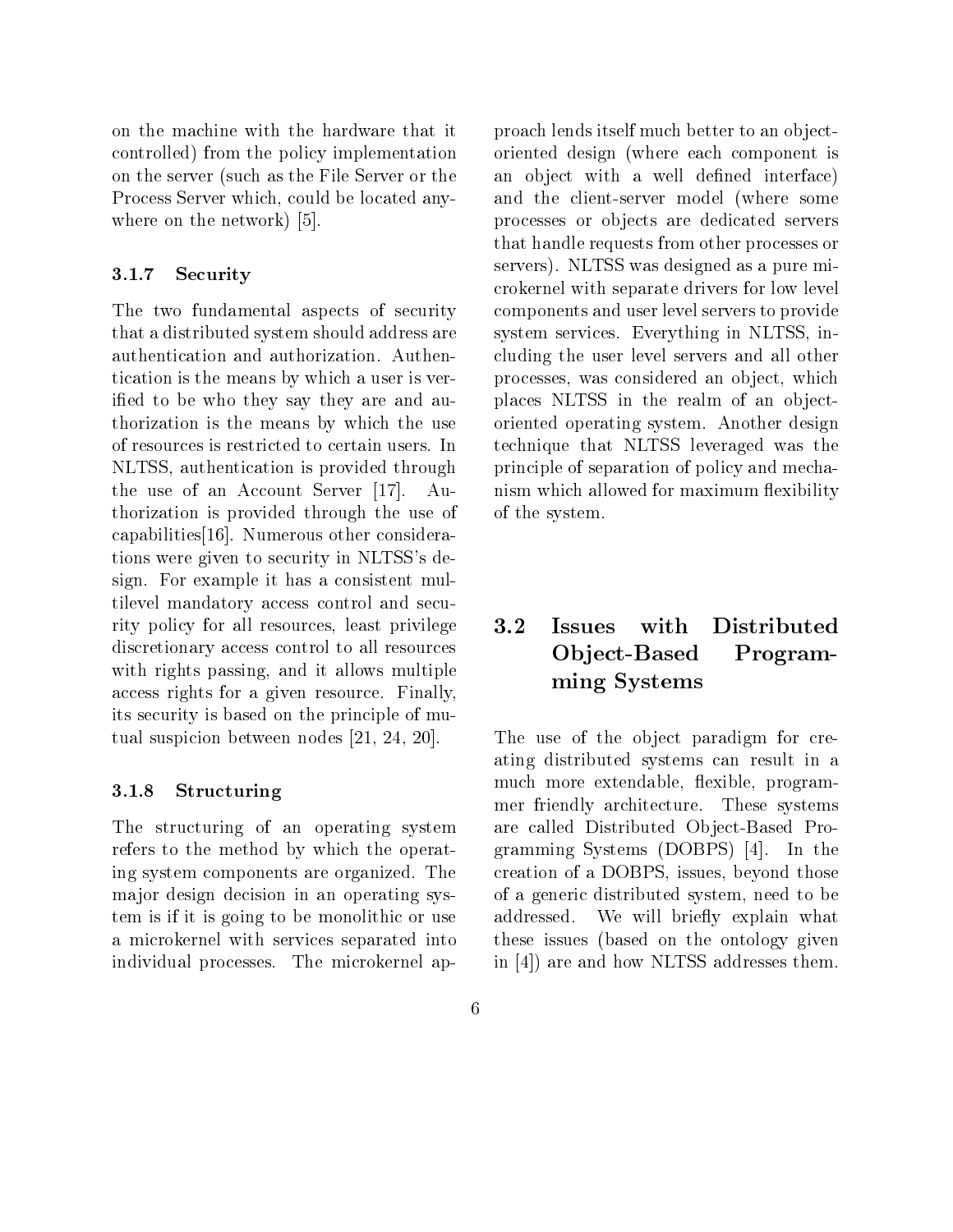#### $3.2.1$ Object Structure

As objects are central to the design of a<br>DODDS their structure weather influences  $3.2.2$ DOBPS, their structure greatly influences the design of the entire system. The two main attributes of object structure are the granularity and composition of the objects.

Granularity The granularity of objects refers to their relative size. There is a tradeoff between how much control the system has over the objects and how many of the system resources are needed to manage those objects. NLTSS considered most everything that the operating system dealt with, such as processes, files, terminals and text strings, to be an object. Hence, NLTSS supported large, medium and small grained ob jects. It should be noted that not all objects in NLTSS were visible to, and hence managed by, the system. For example, linked lists that existed solely within a user application would not be managed directly by NLTSS [7].

Composition The object composition is the relationship between objects & processes in the system. If processes are part of the ob ject, it's an active composition. If processes exist outside of ob jects, the system has a passive ob ject composition. Active ob jects are more resource intensive (as multiple processes may be required to perform a task - one for each object), but they are more amenable to client-server programming. Although processes are objects in NLTSS, not all objects have processes associated with them in NLTSS, hence NLTSS has a passive object composition.

### Object Management

Object management deals with the aspects that a DOBPS must deal with that are orthogonal to the types of issued described above (reliability, integrity, security, etc), but unique only insofar as the object paradigm differs from the traditional view of systems as procedural and monolithic.

Action Management Action management is concerned with issues such as serializability, atomicity and permanence. In particular, it is characterized by the type of commit system used by the system to insure the integrity of the objects. In the request scheme, commits are requested by the objects. In the transition scheme, commits are automatically performed by the system as actions complete. NLTSS was designed for the supercomputer environment where system failures could mean the loss of weeks worth of computation. It did not do any type of explicit checkpointing however. Instead, it relied on a feature of the hardware it ran on to dump out a copy of memory to disk in the event of a failure. NLTSS would use the process swap file as a backup to that hardware feature [15].

Synchronization Synchronization is the method by which serializability is achieved. Systems may use a pessimistic (only one action can access an ob ject at any one time) or an optimistic (multiple invocations but no commits until integrity is ensured) scheme.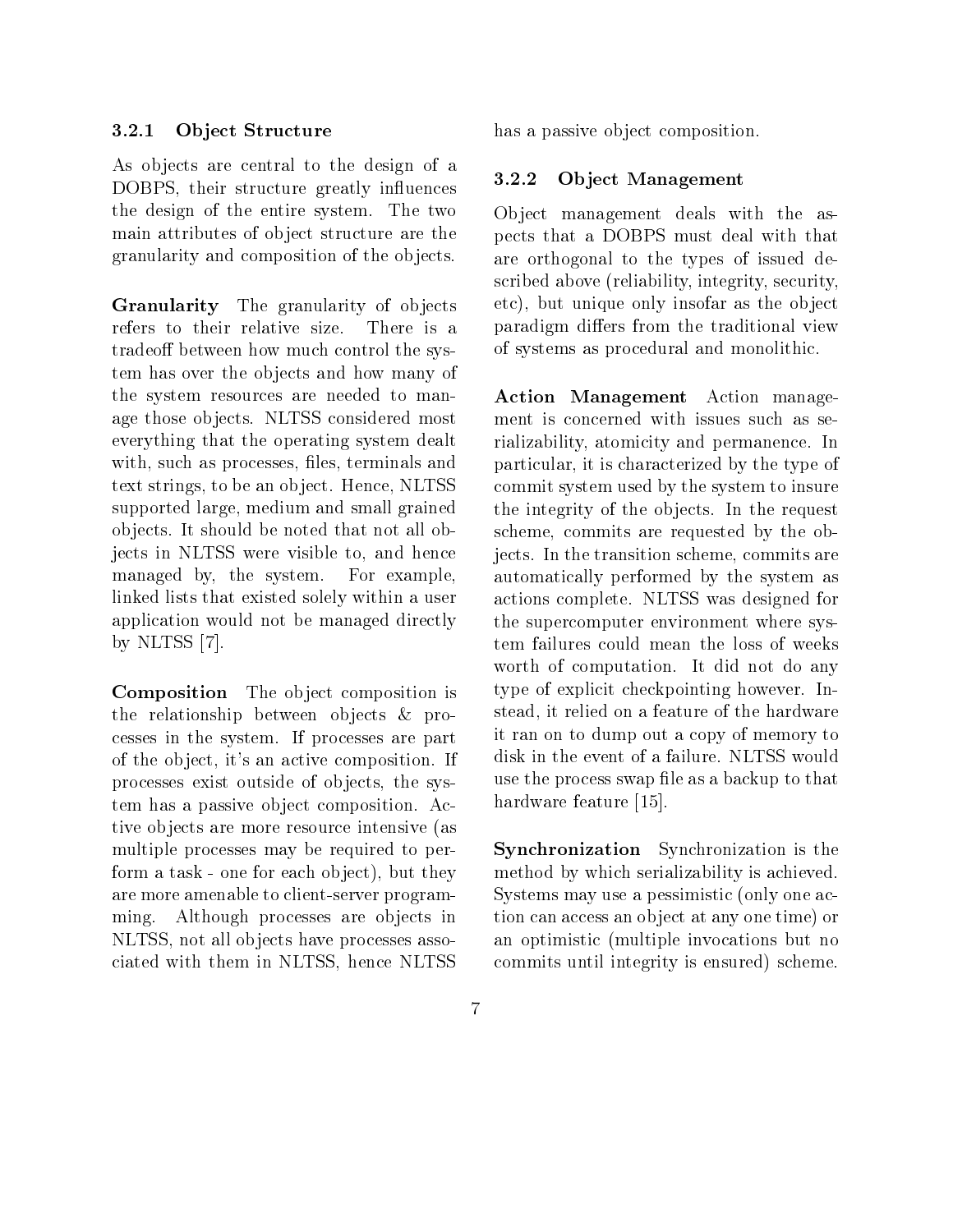As noted previously, NLTSS left synchronization up to the application developer.

Security Security ensures that only authorized clients can invoke object methods. The most common schemes are capabilities (which are little tickets that verify the bearer is authorized) or control procedures (where incoming invocation requests are processed by a "guard" that verifies authorization). NLTSS is a pure capabilities based system. This will be explained in greater detail below. Other aspects of NLTSS's security model were discussed above.

Reliability Reliability is the ability of the system to continue to operate when an object fails. It is commonly handled through either object recovery or object replication. In an object recovery scheme, when an object failure is detected it is recreated using either its last committed state (rollback) or its last committed state with all in progress actions reapplied to the object (roll-forward). In an object replication scheme, multiple copies of the object are kept such that if one fails, another will service its requests. This scheme is complicated by the need to have all copies of an ob ject consistent. NLTSS uses a rollforward object recovery scheme that supported multiple levels of failures. NLTSS is designed to do a deadstart with a minimal loss of state [21, 24, 20]. The most frequent type of failure was when the system got into some type of inconsistent state. This would

happen anywhere between every few minutes (usually due to some type of hardware or software bug) to every couple weeks. In this event, a hotstart "DS" would be performed that would simply scan the memory of the machine and restore all processes to a known, good state. Every few weeks to months the errors would be more severe and require a warmstart "DSU" where the ob jects would be restored from the memory image and process swap files mentioned above. The most catastrophic failures, the time between which was measured in years, required a full coldstart "DSB". As with a warmstart, as much object and process information that could be restored, would be [15].

While Chin and Chanson[4] do not discuss it, it should be noted that NLTSS was designed with robust communication protocols and distributed exception throwing and handling mechanisms [21, 24, 20].

## 3.2.3 Ob ject Interaction Management

One of the most important functions of a distributed object-based programming system is managing the interactions between ob jects through location transparency, invocation handling and handling failures.

Location of an Object DOBPS are designed to maintain location transparency of all of its objects. In doing so, it needs a way to locate objects when it is invoked. One scheme is to embed the location of the ob ject in that object's name. Another is to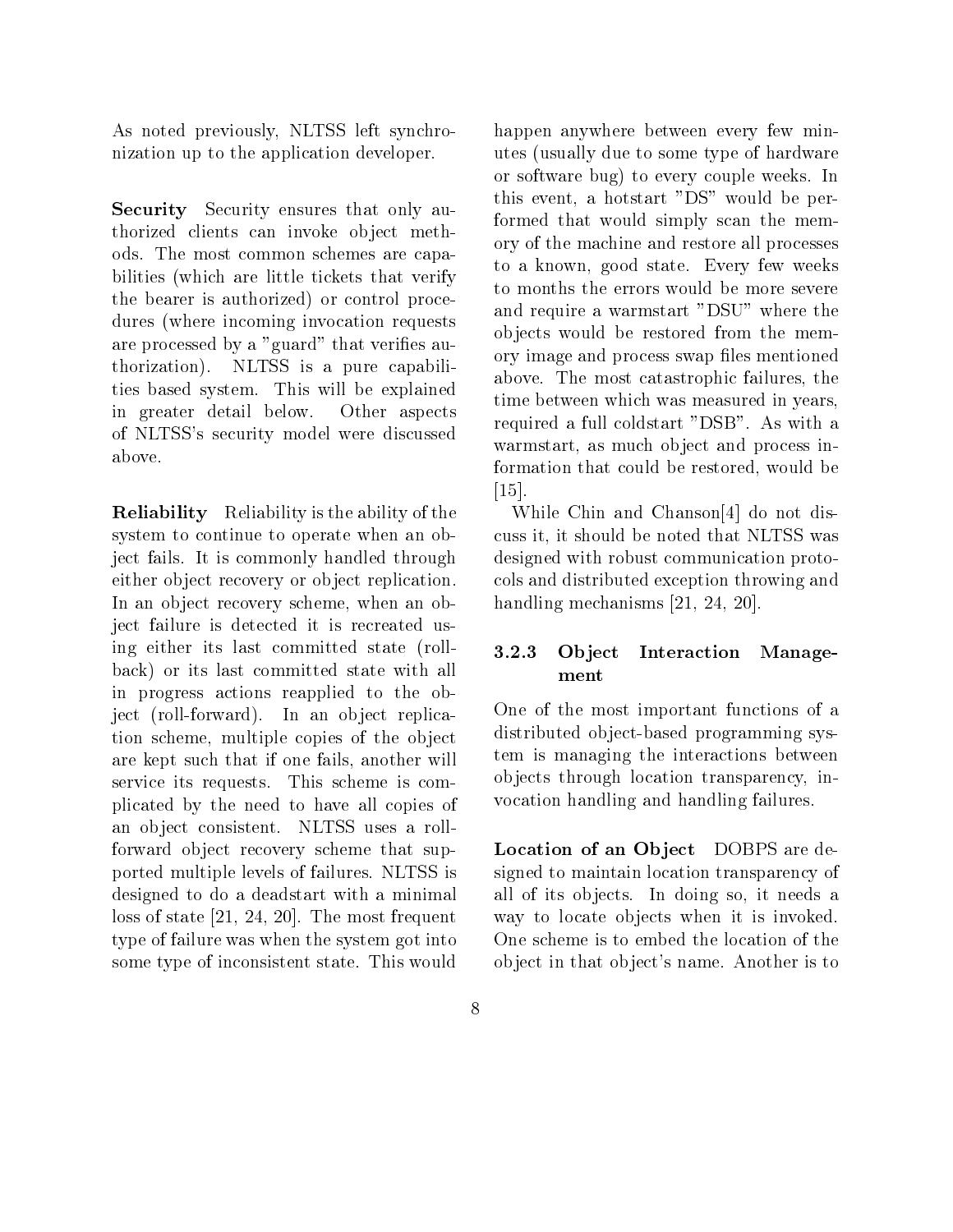use a name server that maps object names to locations. The third scheme is to keep a small cache of mappings and if the decided ob ject isn't found, broadcast a request for its location. NLTSS uses a combination of the encoding and directory server schemes. NLTSS supports numerous human readable names for any one object [21, 24]. Each object has a single canonical machine readable name[24] called a capability [16]. This capability has embedded into it the location of the ob ject [16]. NLTSS uses a directory server to map the human readable names to capabilities. When the directory server is presented with a human readable name, it finds the corresponding capability, verifies that the requester is allowed to access that object and, if so, returns the capability [12]. Capabilities are discussed in more detail below.

System-level Invocation Handling When one object invokes the method of another object, it's the responsibility of the DOBPS to marshal that invocation to the proper object. The two primary schemes used to achieve this are message passing and direct invocation. NLTSS was designed to be a pure message passing system. Any and all object invocations (even those local to the machine) would  $3.2.4$ be executed through a message that was passed to the kernel, then to the kernel of another node if necessary, and finally delivered to the desired recipient [21]. It was discovered that the overhead of such a system (especially the expense of so

many context switches) was too high when accessing some system objects, particularly the file server. These select objects were henceforth incorporated into the kernel. The message passing protocol remained the same, the savings was solely in the lack of context switches between the kernel and the services as the messages were passed between them.

Detecting Invocation Failures It is easy to detect failures that occur before object invocation is made (existing faults). It is much more difficult to detect failures that occur during invocation (transient faults). It is necessary to do this however lest objects block indefinitely on an invocation that will never return. Numerous schemes for handling transient faults exist from time outs to invocation probes. NLTSS used a basic time out scheme to detect faults and killed processes that were blocked waiting for a response that would never arrive. This may have had catastrophic consequences on the system if the transient fault was located in a critical server such as a file server or the process server. On the occasions that such faults happened, the system typically had to be restarted.

### Resource Management

A DOBPS is particularly concerned with the interaction between objects and system resources, such as object representation in memory and secondary store, or object scheduling.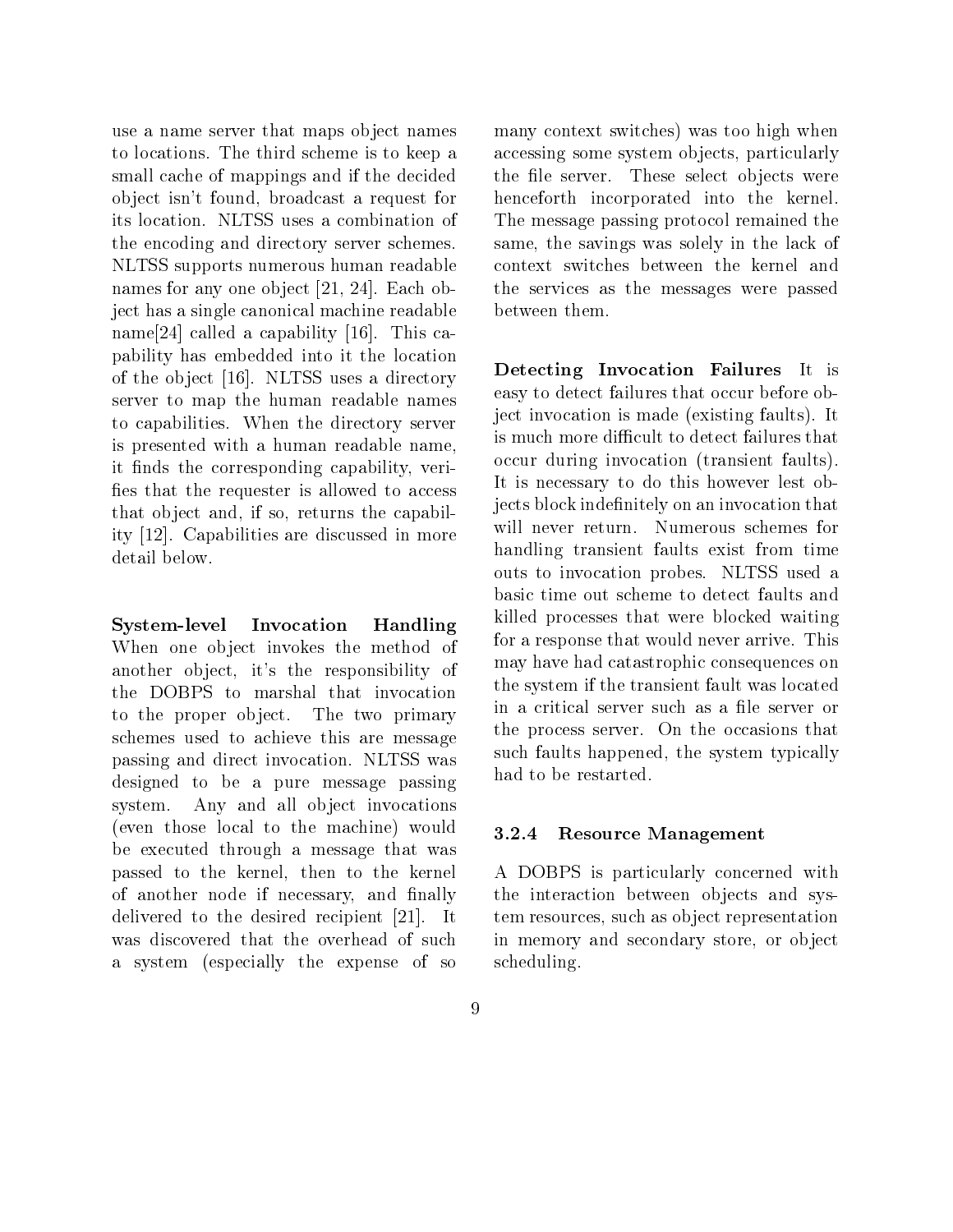Representation of Ob jects in Memory and Secondary Store Objects are persistent if a copy is kept in secondary store and the object can survive a machine failure, otherwise the object is volatile. Persistent objects that reside both in memory and secondary store are considered active, otherwise the ob ject is only found on disk and is considered inactive. A DOBPS may keep either a single or multiple copies of an ob ject in memory depending on the synchronization scheme. When a persistent object is updated, either the entire object can be rewritten to disk (a checkpoint scheme) or only the changes since the last time the whole object was saved can be stored (a log scheme). All objects in NLTSS are persistent. This was accomplished by virtue of the capabilities: as long as a capability to an ob ject existed, the ob ject could be accessed (in this respect, the capabilities are like references in a programming language). As explained in the section on action management, NLTSS uses a checkpoint type scheme to backup its process objects.

Ob ject Scheduling and Mobility Object scheduling is concerned with what processor a given ob ject will reside on. This may be either explicit (given by the user) or implicit (determined by the system based on metrics such as the relative load of machines). Object mobility is concerned with how objects are moved from one machine (such as one with a high load) to a different machine. NLTSS was designed for the supercomputer environment, so its scheduler

is a distributed batch scheduler. **NLTSS** uses a combination of explicit and implicit scheduling: the system will schedule the object to reside on whichever machine fulfills the constraints given by the user. The user may specify such metrics as the amount of processing time and memory the object will require, as well as the machine architecture the ob ject should run on. The user has the option of specifying which machine the object will reside on. NLTSS also has the notion of a priority based on the identity of the user that submitted the job (so the users in departments that paid for more of the machine get preference in scheduling). NLTSS did not have explicit support for object mobility. In particular, process objects were tied to one machine once scheduled and the mobility of other objects (such as files) had to be handled at the application level. Little work was done with object mobility in NLTSS as there was no support for such a concept in NLTSS's predecessor, LTSS and the NLTSS user community was more interested in backwards compatibility than new features [7].

#### 3.3Other Issues Considered

During the design of NLTSS, other issues were considered that were not found in the common literature. They stemmed mostly from Livermore's experience in building and operating large computer operating systems. They included features to ease the operation of the system such as the ability to put the system into operator/maintenance mode, the ability to relocate, backup and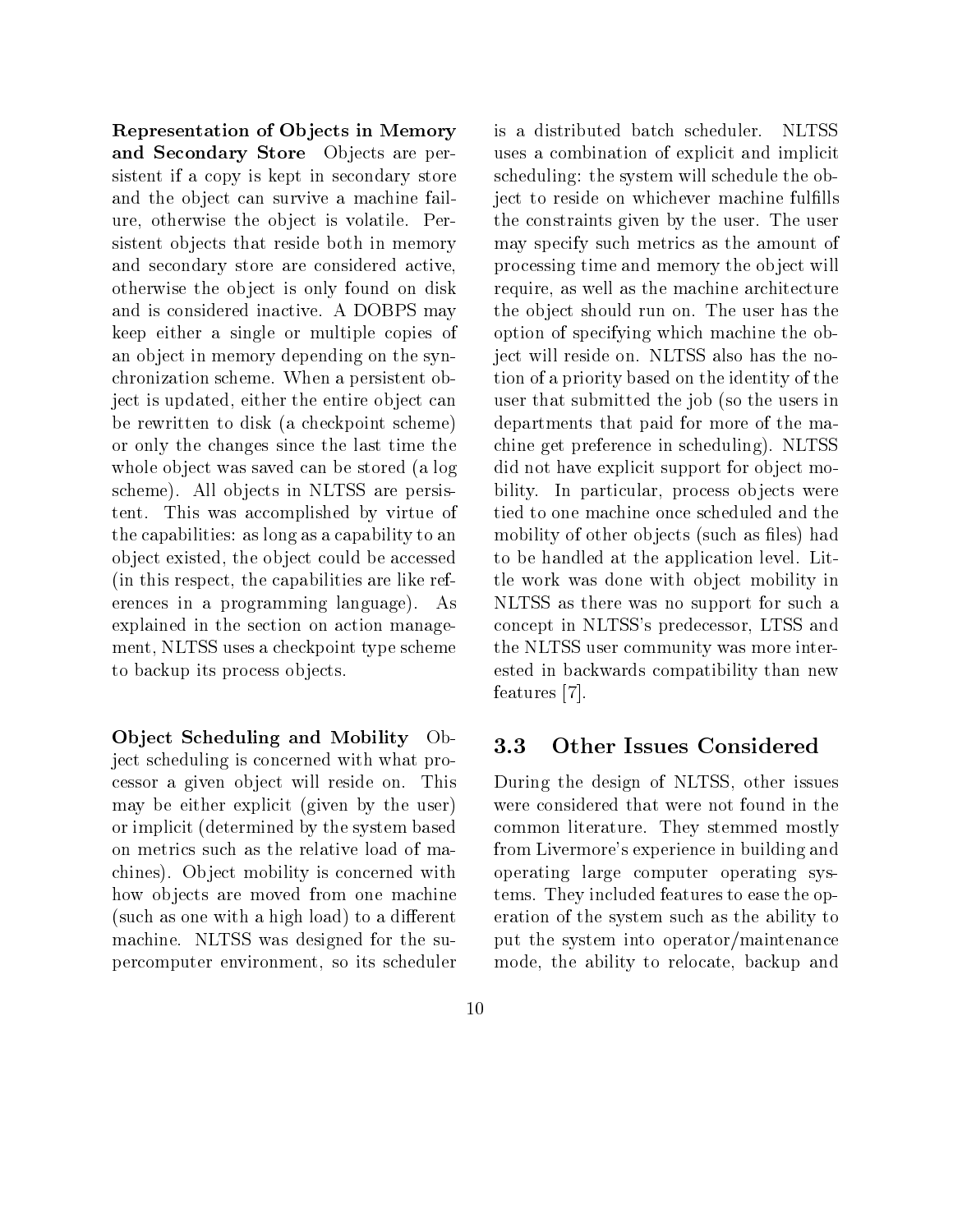purge ob jects, status reporting and performance monitoring. The designers made a conscience effort to separate policy and mechanism. Finally, the designers realized that system implementations are never perfect, so the system had to be easy to debug through the use of tracing, event logs and similar features [21, 20].

## Design & Implementa-4 tion

Numerous parts of the design and implementation of NLTSS were discussed in the overview above, particularly those parts than can be compared and contrasted with other distributed systems. Here we will look at some of the components of NLTSS in detail.

### 4.1 Capabilities / Directory Server

Capabilities are tickets that establish that the bearer has permission to access some ob ject. They are a generalization of capability-list (C-list) operating systems. In C-list systems, the kernel handles all capability granting and tracking. This doesn't scale well for a distributed system [8], so the general capabilities mechanism allows processes to manage their own capabilities. In NLTSS, capabilities are synonymous with an object's machine-oriented name [16].

#### $4.1.1$ Capability Creation and Use

The capability representing some object is created at the time that object is created by the server that creates the ob ject, so the file server creates a capability for every file that is created, the process server creates a capability for every process that is created and so forth. This capability is passed back to the object that requested the creation. The capability is then sent with every access request to show that the requesting object is authorized to access the given object [16].

Any capability can be passed to another user or object so that the other user or object can access the object represented by the capability. This is the mechanism by which Discretionary Access Control (DAC) is achieved in NLTSS. The designers of NLTSS believed that there was an inalienable right to pass capabilities. If the system tried to disallow capability passing, the ob ject that was granted a capability could always act as a broker between the object that was being accessed and the object that it thought should be allowed access. This capability passing can be done without any server intervention, so it should be done over a secure channel such that it can't be snooped and used by a third party [8].

NLTSS also implemented Mandatory Access Control (MAC) by virtue of requiring all objects to have an associated capability and all capabilities to have a declared protection level (Secret, PARD, Unclassi fied, etc.). NLTSS would not allow a user or process to access any object with a higher protection level. This was done by means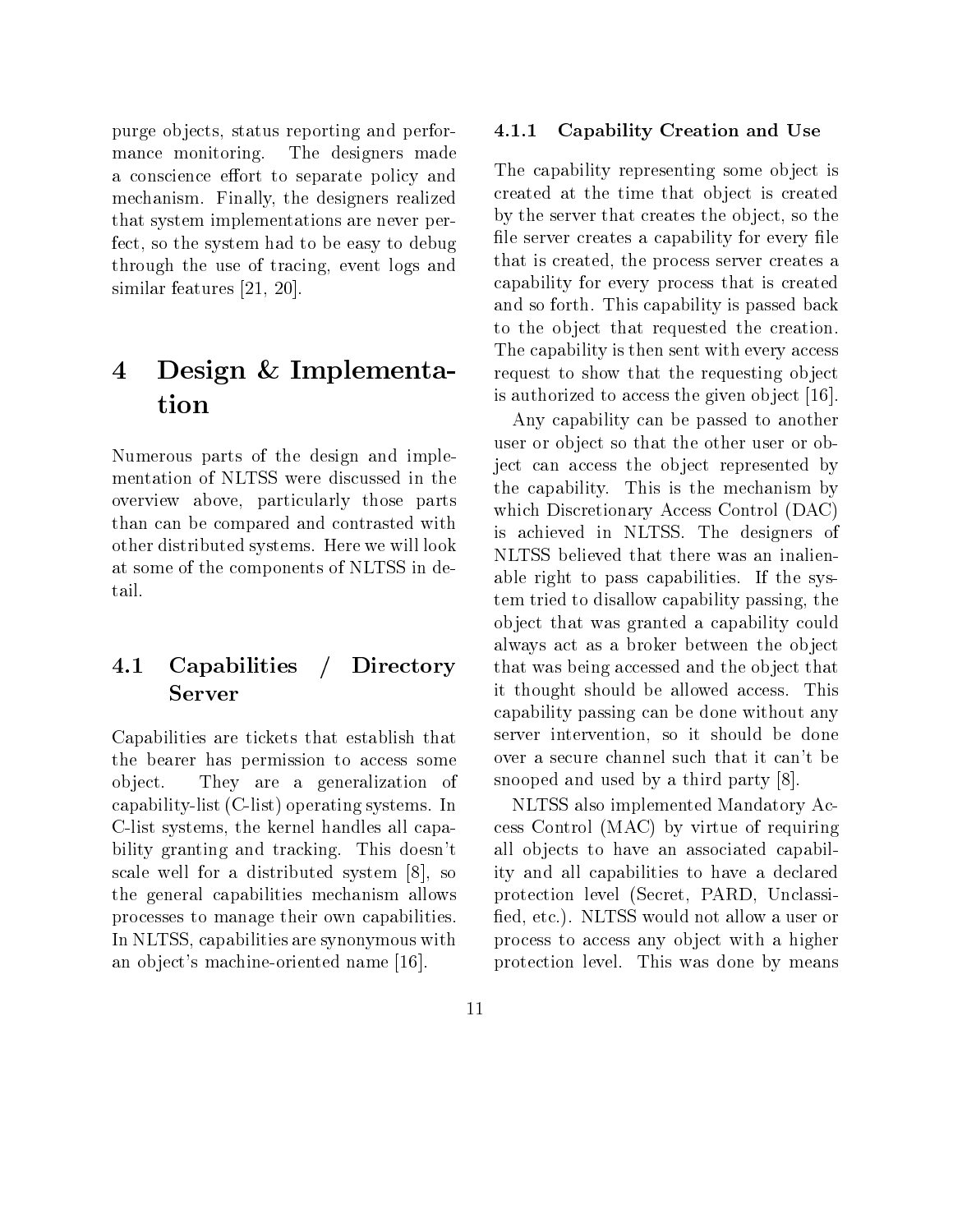of ow control on messages at the kernel level. Each message would have a certain protection level. The kernel would verify that messages were only delivered to processes with an equal or higher protection level. The servers would then verify that the protection level of the contents of every message was equal to or lower than the message, otherwise the message was discarded. As all data flow took place via message passing, this mechanism was sufficient to provide flow control [7].

A user or object can assign arbitrary human-readable names to the objects that they hold capabilities for. The capabilities can then be stored in a directory, allowing a user to log out or an object to be removed from memory. The user can then login, or the object can be reconstructed later and the capabilities can then be retrieved from the directory server. Directories can store any number of capabilities. These capabilities may represent any type of object [8, 12]. Hence, NLTSS allows users to store anything in a directory, not just files. This allows for a natural structure where a process object, numerous file objects, a network  $I/O$ ob ject and a windows interface I/O object all representing a single logical job can be stored together in a directory. Users can then do things such as easily pass the ability to check and/or modify the job to others. It is important to note that directories themselves are objects and are hence accessed with capabilities [8]. This allows directories to be nested inside other directories, hence creating a resource graph. This is properly a directed graph and not a hierarchical tree

like the file system in UNIX as a capability may be stored in any number of directories by just as many different names. The graph represents the global namespace and is distributed among all the Directory Servers in the system [20]. A directory object can even be stored in one of its subdirectories, hence the graph is not acyclic. (This can be simulated in the UNIX filesystem with links, however those are either limited to a single disk partition or are symbolic and can be ignored.) Each user has their own root directory which contains the system directories they need to have access to underneath it (as opposed to having the user's root be a subdirectory of some global root).

NLTSS provides give and take directories for each user to facilitate resource sharing. Any user has the ability to put capabilities into another user's give directory. That user, who has sole read access to the directory, then has access to whatever capabilities were given. Similarly, every user has a take directory where they have sole write access and all other users have read access: this allows that user to publish a resource for all other users to access [8]. This mechanism is similar to, but not as general as the formal take-grant model, but it achieves most of the same functionality.

Directories themselves are comprised of numerous fields in addition to the list of capabilities that they store. Directories are labeled with a certain protection level and access rights, they contain accounting information such as usage counts, times of creation and access, and account to charge for storage space. Additionally, the user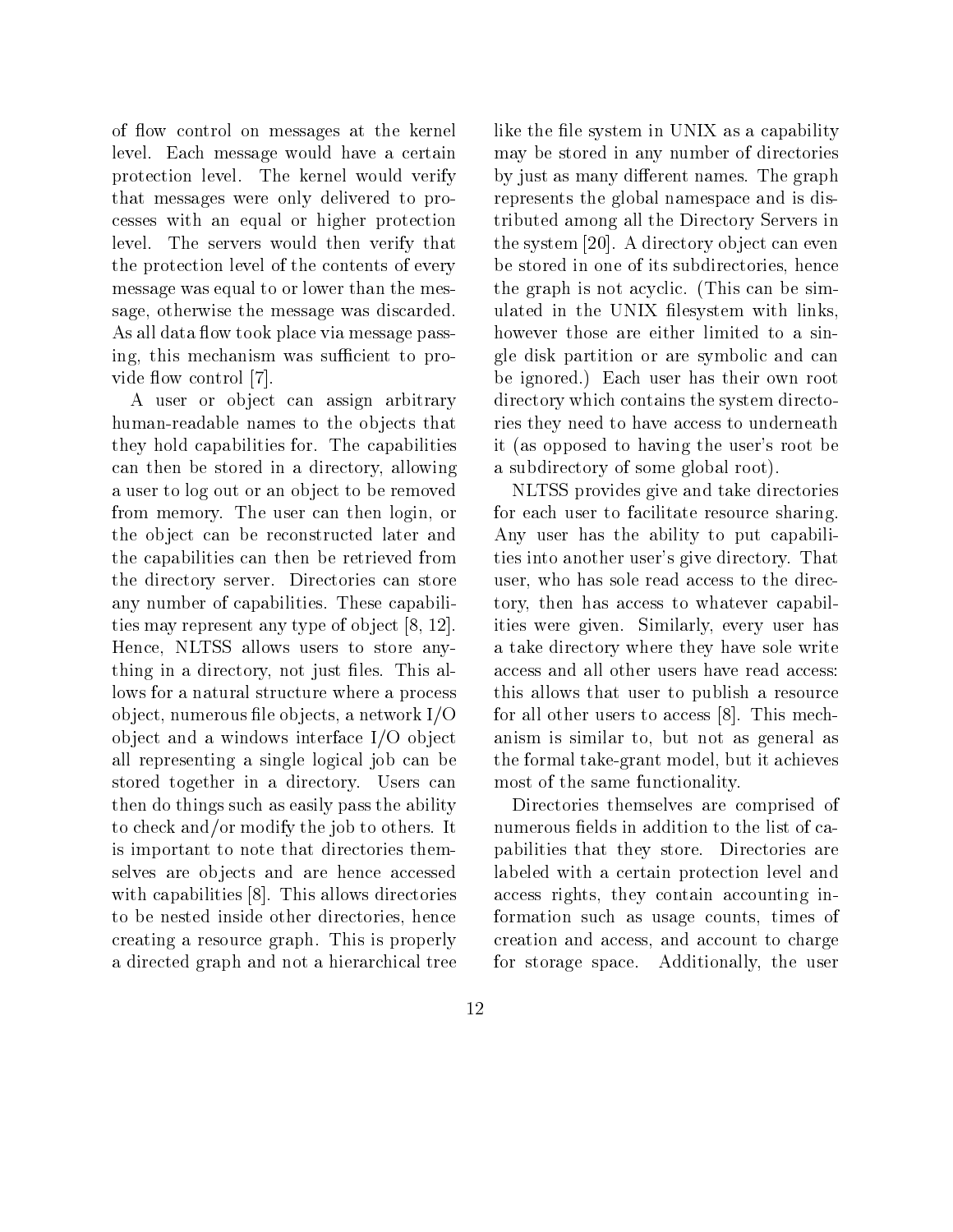can give each directory a comment up to 48 characters in length. Directories support functionality similar to disk directories such as create, delete or list, as well as some functionality unique to their generalized nature, such as reduce access, restore or change header [12].

## 4.1.2 Capability Structure

A capability in NLTSS is between 68 and 256 bits in length. It is composed of one 64 bit Network Address and between 4 and 192 bits of additional information. This additional information includes, at a minimum, 4 bits of protection level information (such as Secret, Condential, etc.). As NLTSS was designed for an environment where classied work was performed, this information was considered essential. There were 8 1 bit fields that defined the type of access allowed: Destroy, Modify, Add, Read, Owner, Free Access and 2 reserved for future use. The free access bit, also called the inheritance bit, is particularly interesting. - I t could be set on a directory capability and given to another process. The receiving process would then have access to the capabilities in that directory, but at no higher level than specied for the directory that was given. For example, if User A has a directory with a bunch of working documents in it (that is, they have Read and Modify permission), they can give a capability to that directory to User B with only the read and Free Access bits set. User B then can read all the documents in that directory, but can not modify them. Capabilities also con-

tained 2 bits of information about the server (whether it supports some, all or more features than a standard server), 8 bits of information on the resource type (File, Account, Process, Terminal, etc.), 10 bits of reserved space and up to 160 bits of server dependent info [16].

## 4.1.3 Capability Protection

Protection of capabilities through encryption is optional. Capabilities are encrypted with a secret key known only to the server. This is done by encrypting word 1 and word 3 with the server's secret key using DES and storing the result into word 2 (words in NLTSS were 64 bits long) [16]. This scheme requires that capabilities use all possible 256 bits. While this scheme still leaves capabilities vulnerable to data theft, it prevents inadvertent modication of the capability and greatly reduces the chances that an attacker will guess a valid capability for some object [8].

Alternative methods of protecting the capability were considered, such as access lists, encrypted client address and public key client address protection, each had problems in practice though. Access list protection is where the server maintains a list of the addresses of clients that are allowed to access each object. Not only is this approach resource intensive for the server, but it is susceptible to a reflectivity attack against the directory server. Encrypted client address protection embeds the address of the client into the capability and encrypts it using a secret key known only to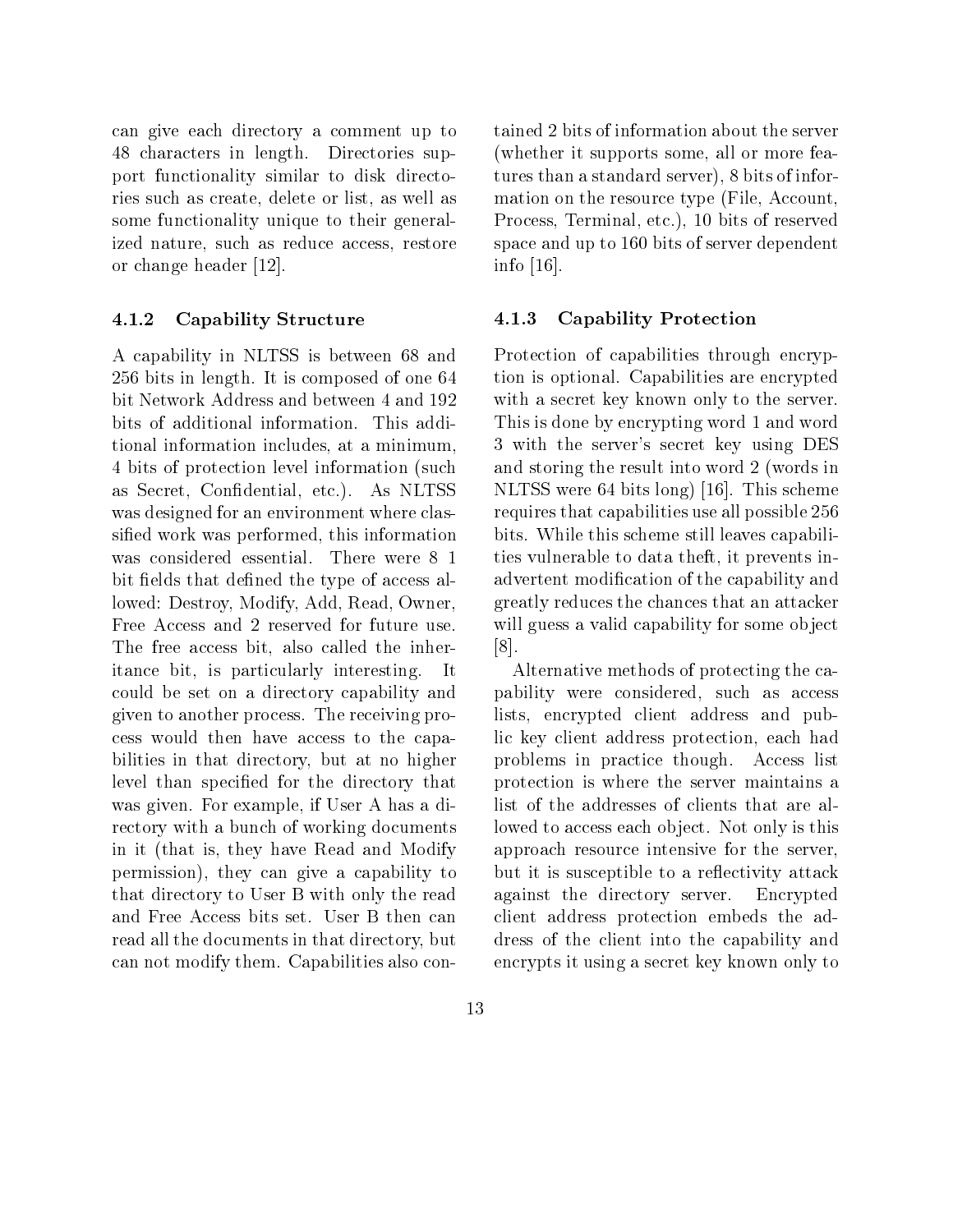the server. This relieves the burden of storing access information on the server and, implemented properly, eliminates the susceptibility to reflexivity attacks. It does this 4.2.1 at the cost of additional CPU time, something that is at a premium in the supercomputing environment. The final protection also encrypts the client address into the capability, but does so using public key encryption such that one client can encrypt the address of another client into the capability and pass the capability to that client without going to the server. This reduces the CPU load on the server, however the computational expense of public key cryptography, especially given processor technology in the 1980's when NLTSS was being written, made this approach infeasible [8].

#### 4.2CPU and Process Control

NLTSS supports breaking processes into lightweight tasks (threads) through the use of a user level library [20, 5]. This increases portability and allows the threading implementation to be modified independent of  $4.2.2$ the kernel. The kernel itself was developed as a multitasked process so that multiple system calls could be handled concurrently on a multiprocessor system [20]. The CPU and process control is broken up into two pieces: the CPU driver and the Process Server. The CPU driver is the mechanism that actually controls the CPU. The Process Server is the process that enforces the policy by which processes get scheduled. There is one CPU driver per machine, however a process server may control the job schedul-

ing on multiple machines [5, 1].

### 4.2.1 CPU Driver

The CPU driver has two tasks. One task handles the time slicing between multiple processes. It will perform the context switch between processes at a given interval (timeslicing). In the event of a significant state change, such as job completion or failure this task noties the process server of the change. When a job sends a message, this task will forward the message to the message system and either switch to another process if the sending process has blocked or allow the process to continue [5]. The other task in the CPU driver simply receives new jobs from the Process Server and adds them to the queue. It also notifies the message system of the process' arrival so that any queued messages for it can be delivered [5].

### Process Server

The Process Server handles all the functionality associated with processes, such as their creation, destruction, forking and interrupt handling. Each process has associated with it a header that contains information such as the conditions under which it should be halted or notied, protection level, time elapsed, account to charge, memory usage, message information, comment and name. In total, there are 39 fields associated with every process [1].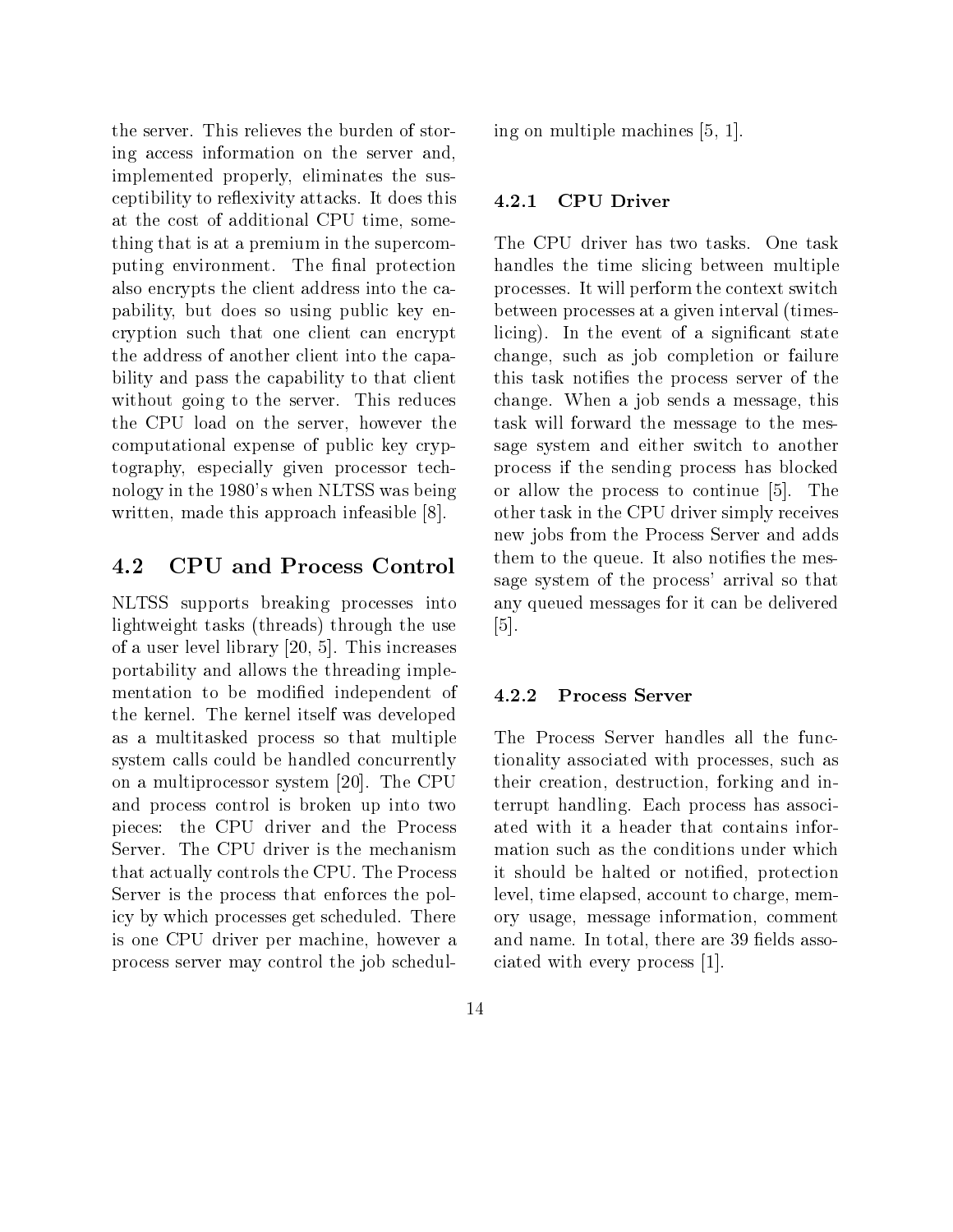#### 4.3Message System

NLTSS provides one system call for input and output. It is the Message system call [20, 6]. This call was designed to achieve location independent and efficient communication, support for shared memory multiprocessing, process protection and domain separation along with functional simplicity.

## 4.3.1 Location Independent Com- ${\bf$

The NLTSS message system provides a system call that allows processes on the same computer as well as processes on different computers to communicate with each other. Simply specifying network addresses in the message call does this. The message system provides a transport level interface as defined by ISO model. When two processes from the same computer are communicating, bits are copied. When the processes communicating are on different computers on the network, packets are exchanged. These details are transparent to the user of the message system call. By changing the network address used, access can be changed from local to remote. Similarly, programs written to service resource requests locally can be changed to directly service equivalent requests from anywhere in the network. Clearly, NLTSS eliminates much of the programming work needed to access services and provide access to services in a communication network.

### Efficient Input/Output

Efficient I/O is achieved by minimizing domain change overhead (Cray parlance for a context-switch) and providing direct access to the peripherals. NLTSS will only perform a domain change before a process' timeslice is up if computation can no longer proceed because it is completely blocked waiting for I/O to complete. The message system chains multiple I/O requests into a single call. Changing to the system domain is avoided by providing status of I/O requests directly in the memory of the requesting process. NLTSS only supports data transfer directly to and from peripherals, hence avoiding unnecessary copying and buffering of that data.

## 4.3.3 Support for Shared Memory Multiprocessing

With the support of the NLTSS process server, two or more parallel forked processes may share the same memory space. The NLTSS message system call allows such forked processes to initiate, control and synchronize both execution as well as I/O for any number of parallel tasks sharing memory.

## 4.3.4 Process Protection and Domain Separation

The NLTSS message system call is the only interface between a process and everything else outside its memory space. The message system guarantees that only data in the buffer pointed to by Activated Send Buffer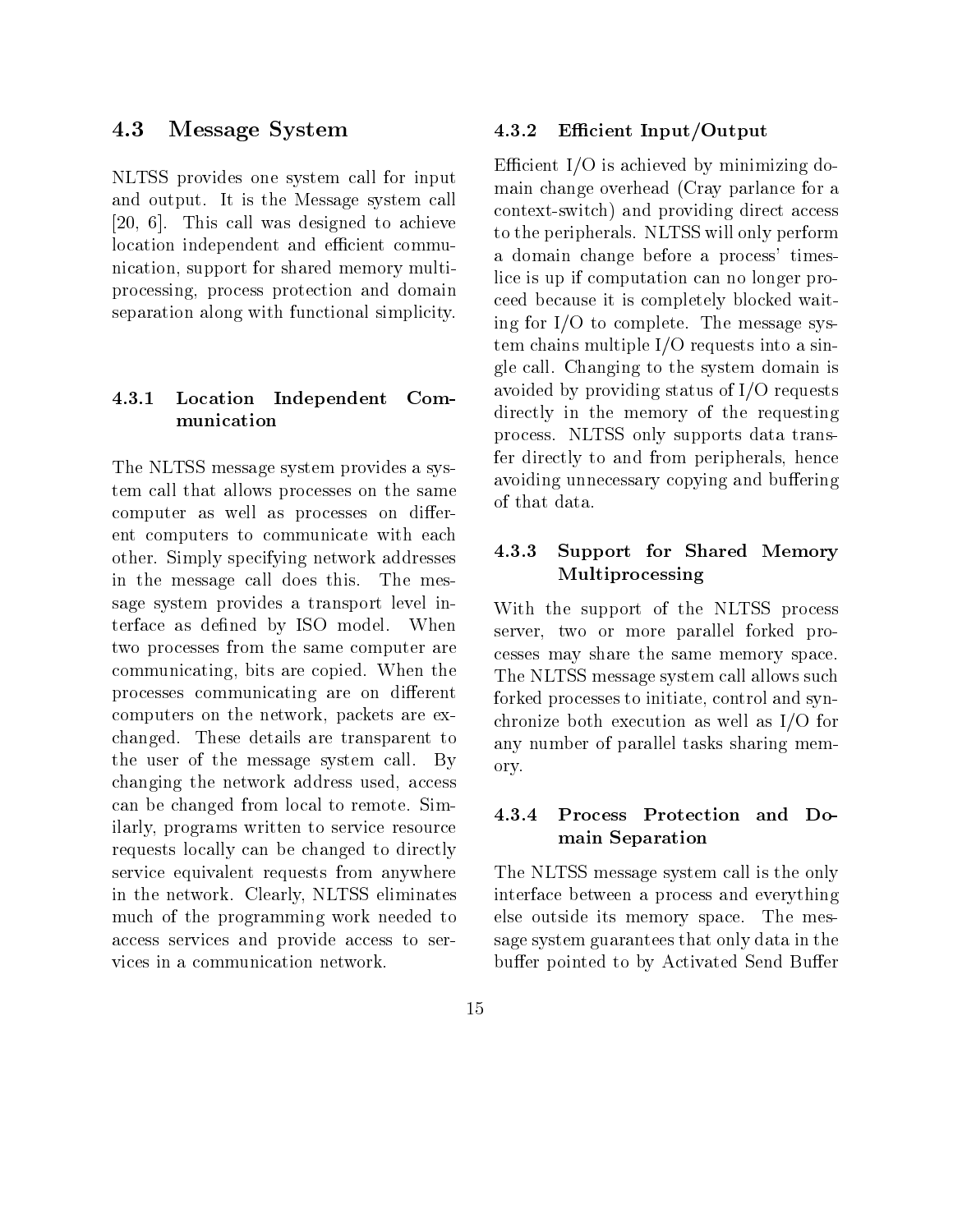table is available to another process. It also guarantees that no data in the memory is externally modified unless it is in the buffer pointed to by an Activated Receive Buffer table. The only exception to this rule is when one process has a capability to another. The NLTSS message system allows protection levels to be assigned to all data so high protection data does not get exposed to processes that cannot provide that protection.

## 4.3.5 Functional Simplicity

The NLTSS message system call uses a single data structure to keep the call as simple as possible within the above design constraints. The data structure describes each data transfer, a Send or a Receive, using a single buffer. The buffer table contains To and From network addresses, status of an individual i/o request, three "action" bits that describe if the request is to Activate, Cancel or Wait. There are also quite a few other bits that can be set to give more information about the transfer. These include Done bit, BOM (beginning of message), EOM (end of message), Wake bit, etc.

## 4.3.6 Message System Implementation

The NLTSS Message System follows the Rendezvous and Transfer Mechanism [6]. Basic operation of this message system is as follows:

1. Message sending process activates Send Buffer Table and the message system

looks for a corresponding active Receive Buffer Table in the receiving pro-

- 2. If match is found, this rendezvous leads to data transfer from Send Buffer Table to the Receive Buffer Table until one or the other is exhausted. The exhausted buffer table is then marked Done which may lead to waking up of sender or receiver as required.
- 3. If no match was found in the receiving process then the Send Buffer Table is marked as Send Blocked waiting for matching receive. The receiving process is notied that a message is waiting to be sent to it. When a receive is activated in the receiving process, the Receive Buffer Table gets activated and it first checks if any send is blocked waiting to it. If so, the message system starts the data transfer from Send Buffer Table to the Receive Buffer Table. If not, the Receive Buffer Table is marked as Receive Blocked waiting for a matching send. Note that no noti fication to the sending process is done here.

If there is a receiving process waiting with its Receive Buffer Table for a send, then this rendezvous is more efficient since the additional step of notifying the receiver that sender is waiting to send is eliminated. This is more obvious where the rendezvous is between two processes not on the same machine. Planning to have the receives activated before corresponding sends helps with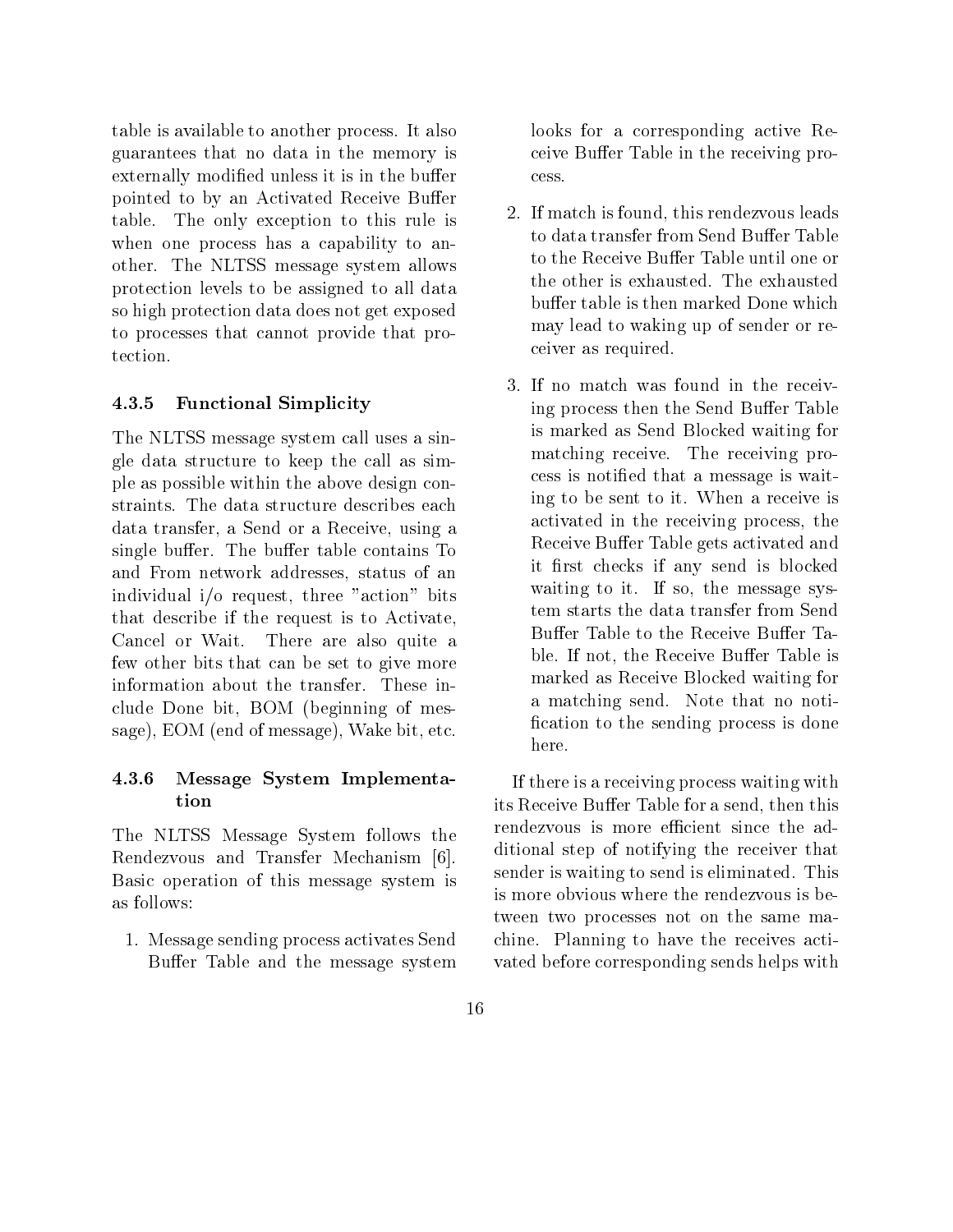efficiency.

Transfer of buffered data is asynchronous. If a send buffer is larger than the matching receive buffer, send will do a partial data transfer and wait for subsequent receives to complete the send. Correspondingly, if the receive buffer is larger than the send, that receive only partially completes until more data can be received. The sender process could put a special message ending marker (EOM, Wake) to force the receive to complete.

NLTSS supports transfer to and from arbitrary bit boundaries. Messages sent to devices get transferred directly from the user's memory to the device if the device is capable of the transfer. Direct device transfers reduce the cost of transfer substantially.

## 4.3.7 Protocol Compatibility Issues

The NLTSS message system can provide local communication by itself, but to communicate with other computers, it requires communication support and protocol compatibility at various levels up to and including transport level (ISO) [6]. NLTSS supports the Delta-T transport protocol [19] and TCP/IP. There were problems with transport protocols other than Delta-T. For example, most transport protocols only support transfer of data in units of 8-bit bytes but the NLTSS message system interface supports the transfer of an arbitrary number of data bits. Additionally, most transport level protocols do not have the concept of protection levels, hence NLTSS users communicating with such protocols may get

only single protection level.

Most transport level protocols are connection oriented in that an explicit connection open before data transfer and an explicit connection close after transfer is completed is expected. For performance reasons Delta-T chose not to explicitly open and close the connection for data transfer and the message system follows that trend. However, the message system also provides the BOM and EOM bits for functional and compatibility reasons. These bits mark the open and close of the connection, respectively.

The NLTSS message system and Delta-T use a fixed length 64 bit network address. Each network address uniquely identifies a communication port associated with a task or set of tasks in the same process. The network address is broken down into an 8 bit network identier, an 8 bit machine identi fier, an 8 bit sub-machine identifier, a 16 bit process identier and a 24 bit port number [20]. This may create problems with other protocols that use extendible or other very large forms of network addresses.

The communication itself takes place over streams. Streams are unidirectional connections that are identied by the source address, destination address and a stream number. The stream number is similar to a capability in that knowledge of its value is necessary to access the stream and it is designed to be unguessable [20]. Interrupts and other out-of-band signals are sent on a separate parallel stream in NLTSS and Delta-T, as a matter of philosophy. This is done to keep the protocol and interface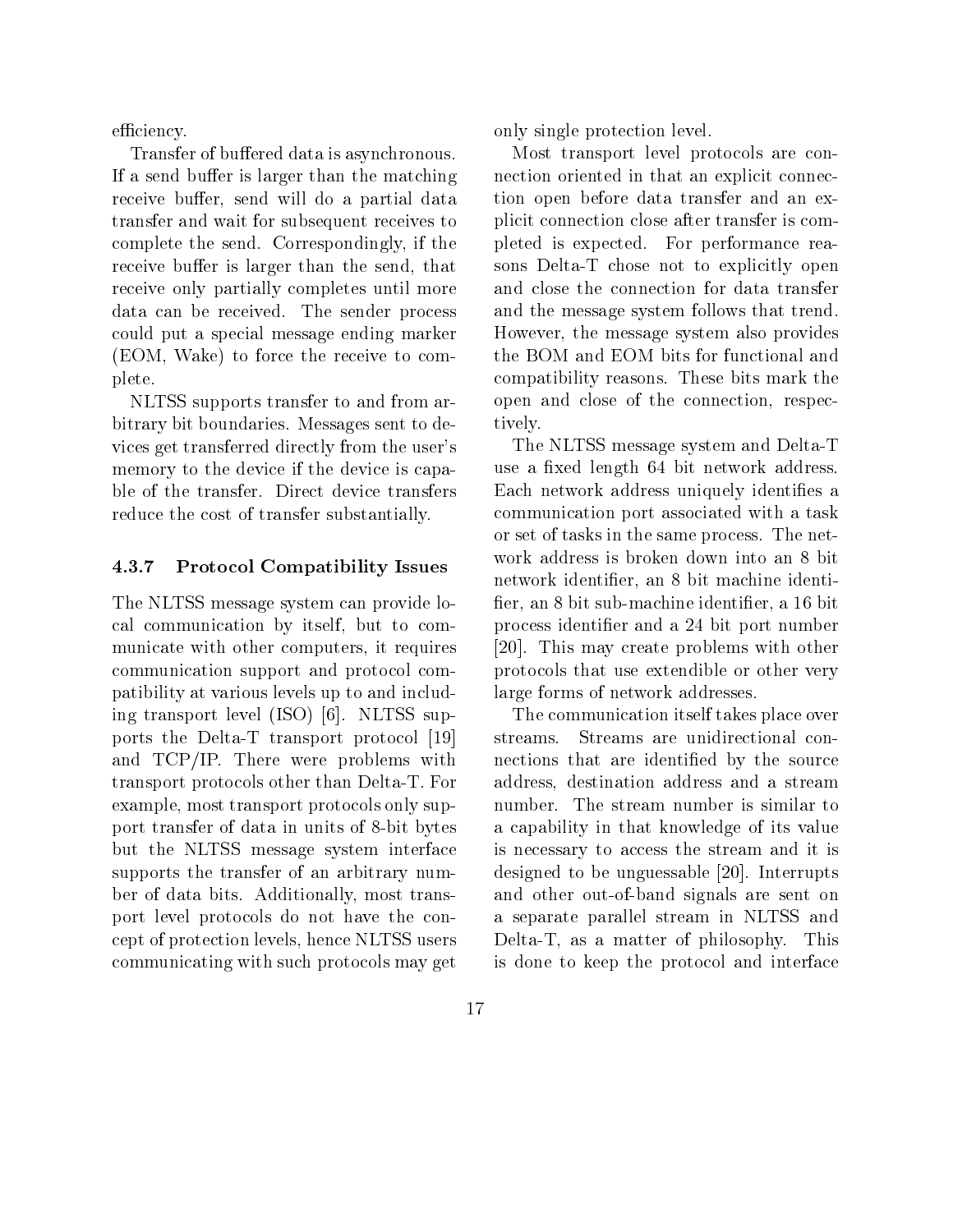simpler.

#### 4.4File System

The NLTSS file system provides distributed file access. The basic goal is to allow processes on any processor to access les that reside either locally or remotely. To some degree, the NLTSS file system was patterned after Sun's Network File System (NFS). However, NFS itself fell short of the requirements of a file system for a distributed supercomputer environment [25]. Specifically, NFS provides remote file access by keeping the file data in its remote location and by transferring it to the requesting process in fairly small pieces. While this strategy usually is sufficient for the requirements of a typical distributed environment, it is insufficient for the needs of a distributed supercomputer environment due to the high-bandwidth characteristics of supercomputers. To use these high-performance machines efficiently, it is necessary to migrate the data to the processor. Ideally, this migration is performed at a high speed, and the migrated data is then cached local to the  $4.4.2$ processing in order to allow it to be accessed quickly during computation. The NLTSS file system provides this functionality.

## 4.4.1 Utility of a Distributed File System

The NLTSS file system allows a process on a given machine to read and write not only local files, but remote files as well [3]. This transparent distributed file system capability is of great utility in a distributed supercomputer environment, in which migrating certain functionality from number crunching supercomputers to workstations is a desirable goal. For example, a numerically intensive calculation can be run on a supercomputer, and the resulting data can be visualized by using graphics software on a local workstation. By doing this, the supercomputer is not burdened with graphics computations, which are more suited to be performed on the workstation. Moreover, the graphics algorithms on the workstation can use the services of the distributed file system to access the data on the supercomputer in a fairly transparent fashion, with no greater effort than would be required to analyze local data. Another example of the usefulness of the distributed file system was pointed out by the authors of NLTSS [3]. They observed that the file system allowed programmers to use a full-featured text editor on a VAX to directly edit a file on a Cray, for which the available text editing facilities were less sophisticated.

## 4.4.2 The NLTSS File Resource

A disk file under NLTSS is referred to as a file resource, and is identified by a capability that authorizes access to it. A file resource is essentially a record consisting of several fields [10]. The Body field is the field of the file resource that contains the actual file data; it contains unformatted data written there by a customer process. The other file resource fields describe the attributes and location of the Body, and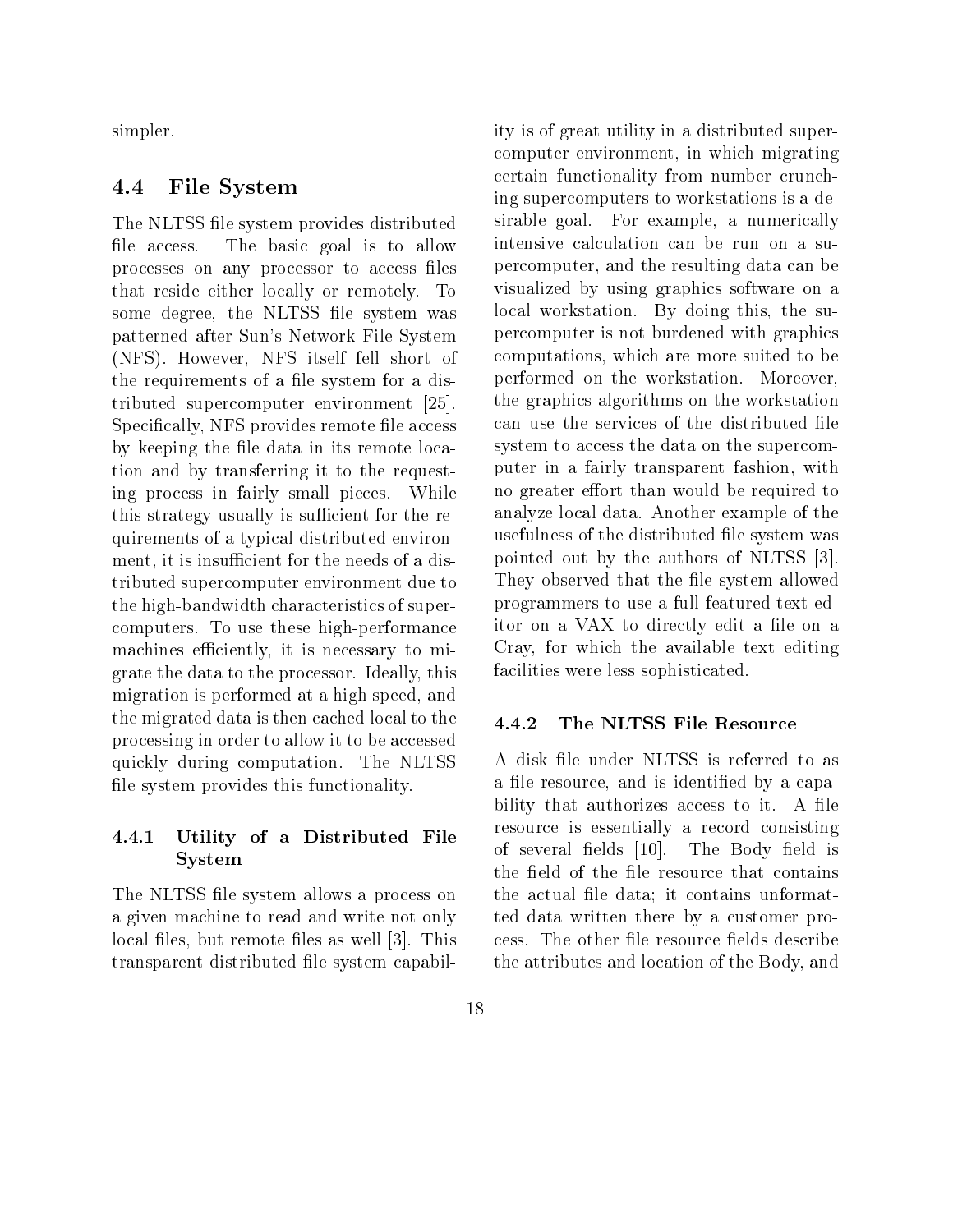are collectively referred to as the Header [2]. The Header consists of the following fields: Allocated Length, Altered Flag Comment, Fragmented List, Length, Lifetime, Lock Type, Logical Unit, Notification Address, Physical Unit, Protection Level, Storage Account, Subtype, Time Last Read, Time Last Written, Time of Creation, Total Reads, Total Writes, Unique File ID, Usage Hint and User Checksum [10]. As can be seen from this list of file resource fields, a NLTSS file resource encompasses much more than just the file data.

## 4.4.3 File Capabilities

A file capability identifies a file resource and authorizes access to it. In order for a process to perform any operation on a file, the process must have a capability for that file. Each file capability includes the following access bits: Destroy, Modify, Add, and Read [10]. The process can perform a given type of operation on the file only if the corresponding access bit is set. The Read and Destroy access permissions have the expected meanings; Read gives the process read access to any field of the file resource, while Destroy gives the process the ability to destroy the file. Destroy also gives permission to revoke capabilities to the file. The Modify permission gives the process the ability to modify any field of the file resource except the Allocated Length field. The Add permission gives the process the ability to increase the size of the Body field, which necessarily includes the ability to alter the Allocated length field.

#### $4.4.4$ File System Components

The NLTSS file system performs disk I/O through the use of several basic file system components: le servers, hardware interface processes (HIPs), I/O interfaces, and disk drivers.

**File Server** The file server for a specific computer is responsible for managing all of the files on the disks of that computer. The file server handles the allocation and deallocation of disk space, maintains a catalog of files currently residing on the disk, manages file headers, controls access to files using the access bits of le capabilities, and handles  $I/O$  requests  $[2, 10]$ . NLTSS file servers support fragmented files, can operate in parallel with the process requesting disk access, and can reside on a machine other than the one whose disk is being managed [2]. Also, the file server was designed to ensure that the failure of a single disk would not result in the loss of files.

The file server provides four categories of functionality: file resource management (sometimes referred to as file header management), file access management, I/O request management, and operations pertaining to the handling of reply monologs [10]. Reply monologs and the NLTSS Control Monolog Record (CMR) are used to provide communication between the file server and the customer process during the process of file  $I/O$ , and will not be described in detail here. The other three categories will be discussed briefly.

File resource management encompasses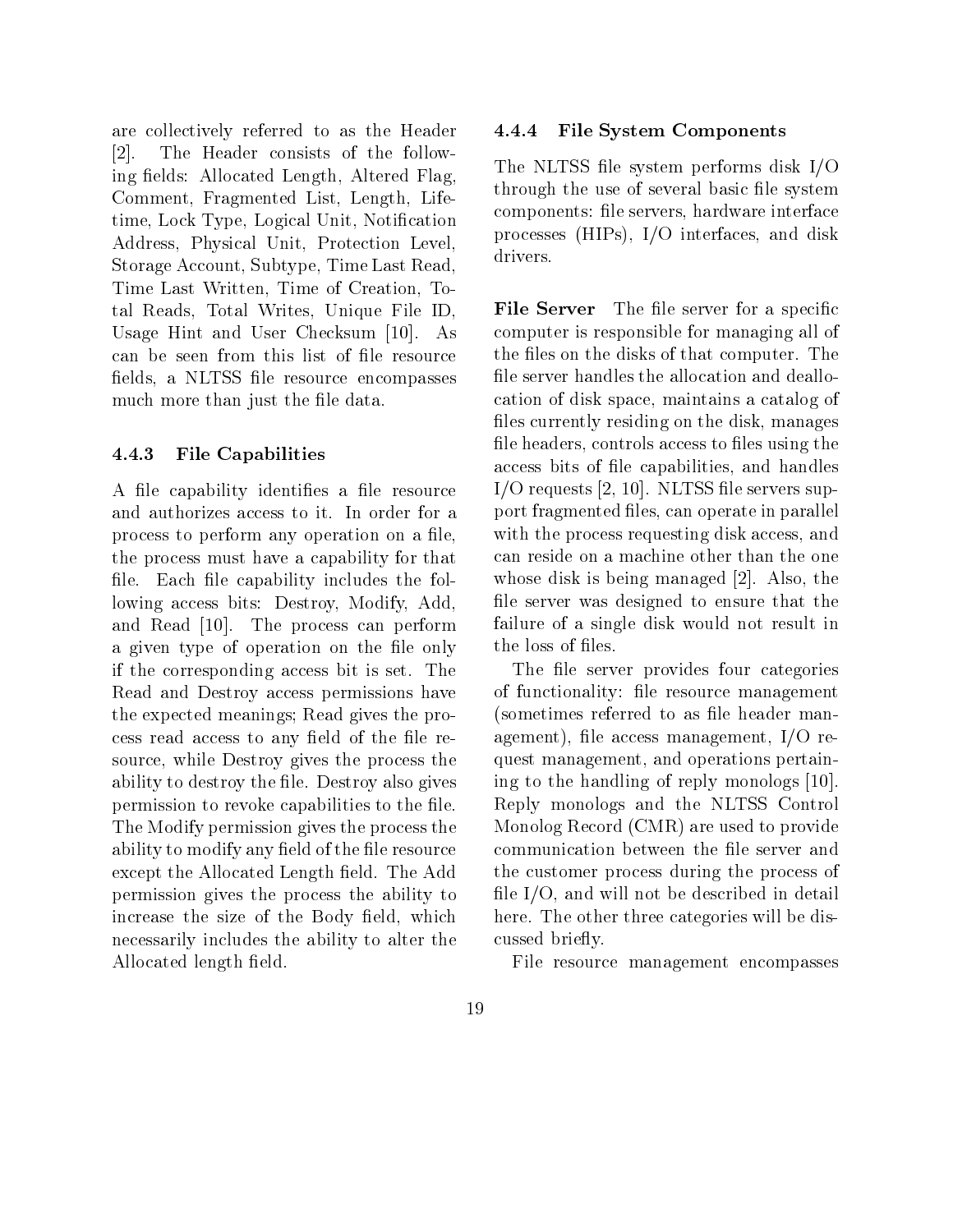the following operations: Change, Create, Create and Write, Destroy, and Interrogate [10]. Change is used to change a writable field of a file resource. Create is used to create a new file. Create and Write is used to create a read-only file and to write the  $(s<sub>t</sub>)$  data that this file is to contain. Destroy, as its name suggests, is used to destroy a file. The final file resource management operation, Interrogate, is used to query a readable field of a file resource.

File access management involves the operations New Capability, Reduce Access, and Set Lock [10]. New Capability provides the functionality for generating a new capability to a given file, or to invalidate existing capabilities. Reduce Access is used to reduce the access permissions associated with the capability to a file. Set Lock is used to set a lock (pertaining to either read, write, or read/write operations) on all fields of a file resource.

I/O request management operations include Pattern, Supply Server Data Address, Read, and Write [10]. Read and Write are used to read data from the Body field of a file resource or to write data to this field, respectively. Pattern is used to write a specified pattern over the Body field of a file. Supply Server Data Address is used to request the file server to provide a capability containing the address of the data mover by which data will be transferred to or from the customer process.

Disk Driver and I/O Interface The disk driver is low-level software that controls hardware-specific aspects of the process of actually reading data from and writing data to the physical disk hardware. The I/O interface provides a somewhat higher level interface to the low-level disk driver software. At the time NLTSS was designed, it was decided that the disk driver and interface that were already resident on the Crays at LLNL would be retained and incorporated into the NLTSS file system [11].

Hardware Interface Process (HIP) Because of the decision to reuse pre-existing disk driver and interface software, the NLTSS file system was obligated to replicate the I/O request format expected by this software. Therefore, an additional level of software was needed to translate between NLTSS disk I/O requests and disk driver I/O requests. This software interface was named the Hardware Interface Process (HIP)  $[11]$ . Another benefit of this arrangement is that it provides an abstraction that encapsulates the device specific code of the device driver and provides a uniform I/O interface to the HIP. Therefore, the transition to different disk hardware, for example, would be simplified. The HIP consists of several different tasks, which are coordinated with each other using standard semaphore synchronization mechanisms [11].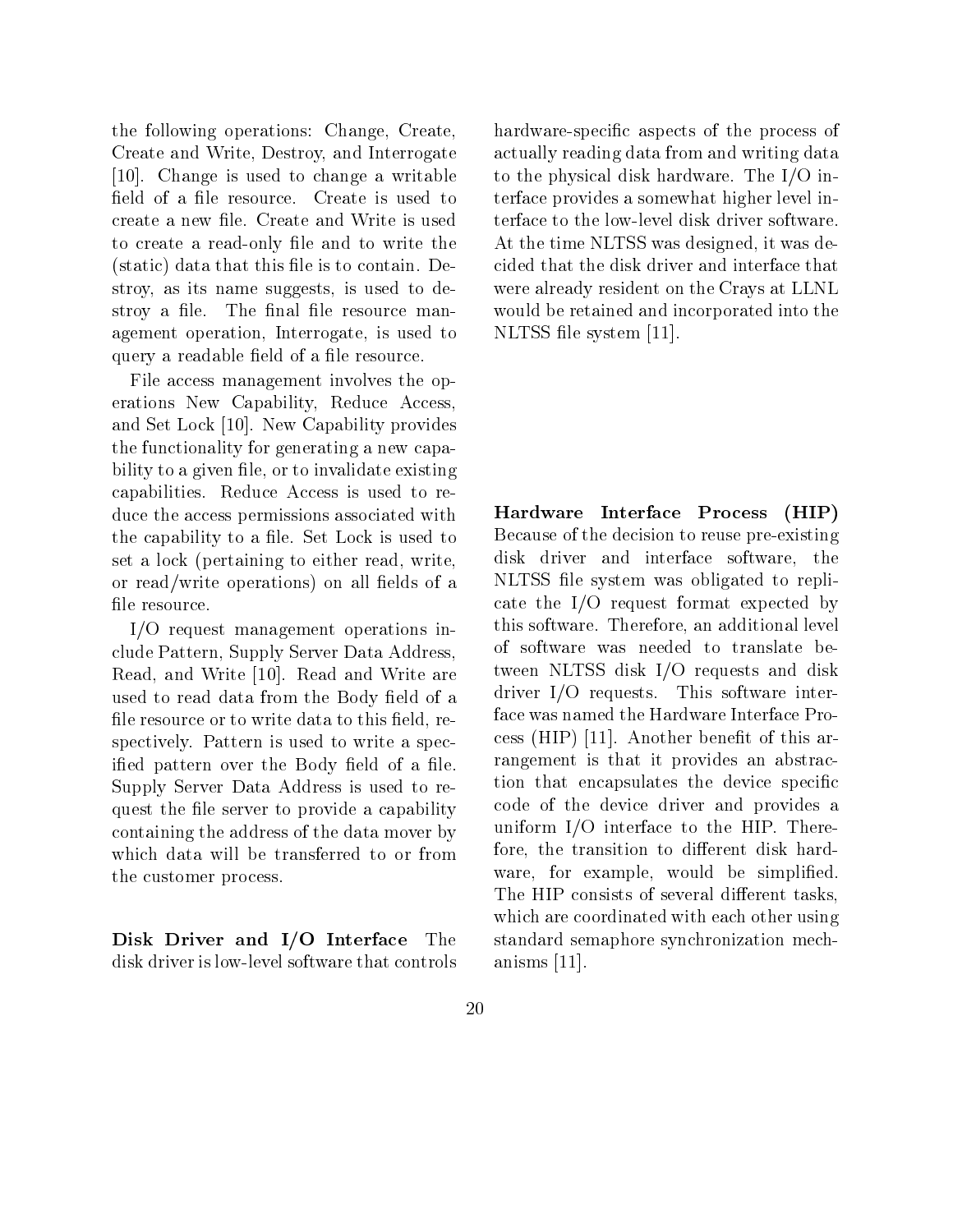### 4.4.5 4.4.5 Input Output Descriptors (IODs) and Component Interaction

IODs Input Output Descriptors (IODs) are 192-bit data structures that are passed as messages between NLTSS le servers, HIPs, and disk driver I/O interfaces, and which facilitate the communication between these components. There are four varieties of IOD: a File-Server-to-Disk-HIP IOD, a Disk-HIP-to-I/O-Interface IOD, an I/O-Interface-to-Disk-HIP IOD, and a Disk-HIP-to-File-Server IOD. Although all four types of IOD are 192 bits in size, the exact structure of the fields that compose each IOD differs somewhat from type to type [11].

File System Component Interaction To illustrate the roles played by the various components of the NLTSS le system, and to describe the interactions (via IODs) between these components, we must consider what happens during a generic file  $I/O$  operation. First, the file server receives a logical I/O request from a customer process. This request for a data transfer contains a file capability, the address of the first bit of data to be transferred, and the total number of bits to be transferred, the type of data transfer, and the network addresses to be used for the transfer  $[11]$ . The file server then examines the file capability and determines if the requesting process has the requisite permissions to perform the requested file operation. If so, the file server proceeds to construct one or more IODs from the

data in the logical I/O request. These are File-Server-to-Disk-HIP IODs, and there is one for each physical disk fragment specied in the logical I/O request (up to a maximum of eight fragments) [11]. These IODs are then transferred to the Hardware Interface Process (HIP).

The HIP is responsible for translating the request(s) from the file server into a format that the disk driver understands. In addition, it has the crucial role of obtaining the memory addresses within the customer process at which the data transfer is to take place. It obtains these data directly from the customer process itself, since the file server has no knowledge of this information [11]. Note that this is required only if the data transfer is a disk-to-memory or memory-to-disk transfer, and is not necessary for a disk-to-disk transfer (which is just a file copy, and does not involve any memory address within the customer process). Likewise, for a disk-to-memory or memory-todisk transfer, the HIP needs to "lock down" the requesting process to prevent it from being swapped out of memory on a context switch during the file transfer. It does this by issuing a privileged message system request called an I/O Block [11]. Next, the HIP constructs one or more Disk-HIP-to-I/O-Interface IODs based on the information in the File-Server-to-Disk-HIP IODs received from the file server (again, there is one IOD for each fragment). These IODs (or, as many of them as possible) are then sent to the I/O interface, which essentially relays them to the disk driver by placing them on the disk driver queue.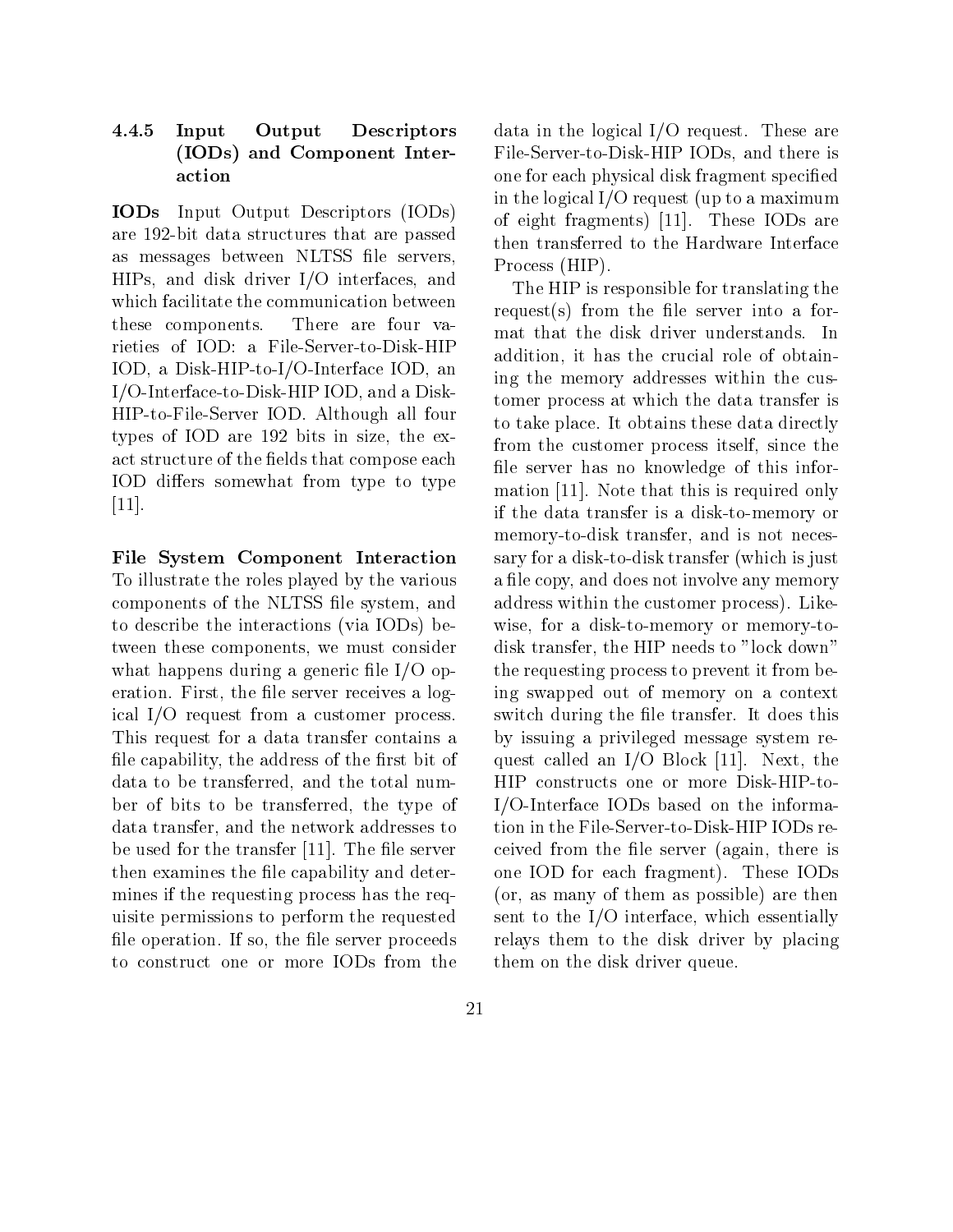The completion of disk operations is monitored by the I/O interface. When all of the physical fragments of a single logical I/O request are completed, the I/O interface constructs a single I/O-Interface-to-Disk-HIP IOD (regardless of how many fragments there were), and passes it up to the HIP [11]. Alternatively, if an error occurs, the IOD passed up to the HIP indicates this fact.

When the HIP receives an I/O-Interfaceto-Disk-HIP IOD, it either sends more Disk-HIP-to-I/O-Interface IODs to the I/O interface or, if the entire logical I/O job is complete, it constructs a Disk-HIP-to-File-Server IOD to pass back up to the file server [11]. Of course, if the HIP receives an error IOD from the I/O interface or detects an Server IODs. error itself, it will send an error IOD of its own to the file server. In either case, it then issues a privileged message system request called an I/O Unblock , which causes the locked down process to be released; since the I/O operation is complete, the customer process is once again eligible to be swapped out of memory on a context switch. Upon receipt of the Disk-HIP-to-File-Server IOD, the file server can communicate to the customer process that the  $I/O$  operation is finished, or that an error has occurred, depending on the content of the IOD. At this point, the entire logical  $I/O$  operation is finished.

### 4.4.6 Performance Considerations

In the initial design of the NLTSS file system, the file server, hardware interface process, and driver/interface components of the file system were all separate processes. Communication between the processes was achieved by passing IOD messages through the NLTSS Message System. Although the encapsulation achieved in this model is conceptually attractive, these components were eventually merged due to performance rea-At first, the file server (FS) and the hardware interface process (HIP) were merged into a single process called the FSHIP. Later in the evolution of the system, the driver functionality was incorporated into the FSHIP as well [11]. In the FSHIP process, there are two queues, one to hold the File-Server-to-Disk-HIP IODs and the other to hold the Disk-HIP-to-File-The FS and the HIP are part of the same FSHIP process, and these two queues are shared between both components; access control is provided through semaphore-based synchronization [11].

Although the individual NLTSS file system components were merged in the sense that they were brought into the same process space, the codes for the components remained modularized, thereby preserving much of the original encapsulation, at least conceptually. Meanwhile, a performance enhancement was achieved by converting to a system with a single file system process (per physical disk, of course). Such tradeoffs are instructive, and this modification in design was one of the lessons learned in the NLTSS experience.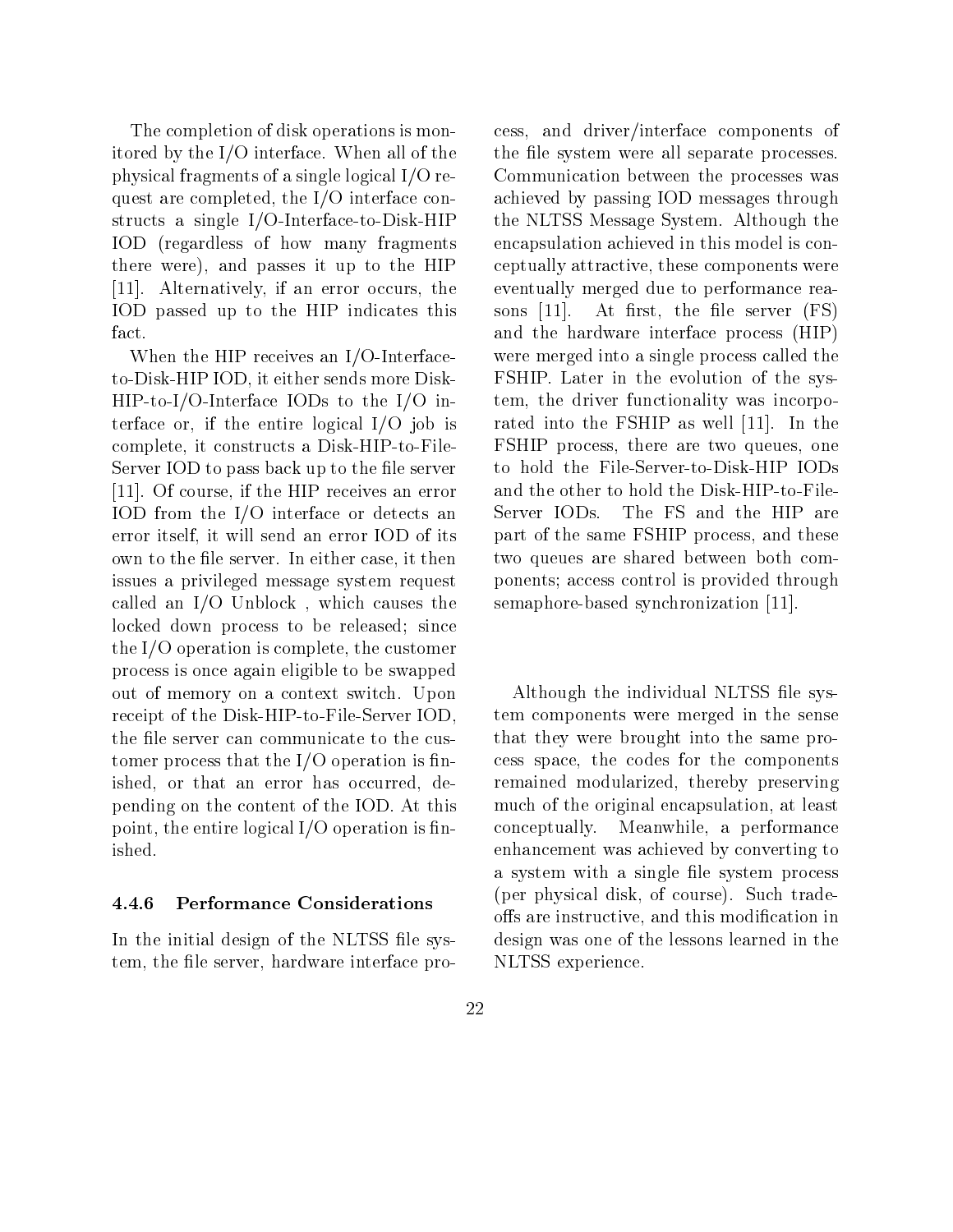#### **Lessons Learned**  $\overline{5}$

NLTSS was intended to be a revolutionary advance in operating system technology. For the most part, it succeeded. Of its long list of goals, most were successfully implemented. The goals that weren't met were primarily those for which there was insuf ficient user demand, such as encryption of communication channels or automatic distributed deadlock detection. The primary change in the design that came about after putting the system into action was the movement of critical services such as the file server and CPU server into the kernel, demanded [22]. which was a sacrifice made purely to avoid the context switch overhead to these heavily used services. The NLTSS team made a conscious effort to keep a clean separation between these components and the lowlevel kernel though in the hopes that given advances in hardware technology those services could one day be moved back into user space [7]. It is suspected that some of these boundaries were crossed though while the team was under pressure to provide higher performance [14].

In retrospect, NLTSS's features do not seem very revolutionary by today's standards. The methods that NLTSS's architects used can be found in most any computer science text that covers distributed operating systems such as [18]. What is notable about NLTSS is that addressed issues such as scalability, reliability and integrity before they were identied as being issues common to all distributed systems. Furthermore, NLTSS was more than

an academic exercise: it actually supported a demanding user community for over three years of production use. Finally, it implemented all these features on the real memory Cray architecture which was not amenable to being controlled by an advanced operating system [15].

During the shutdown ceremony for NLTSS, Dick Watson attributed its demise to the widespread acceptance of UNIX. While NLTSS was backwards compatible with its predecessor, LTSS, it was not compatible with UNIX, which many users In retrospect, it probably wasn't that the users actually wanted UNIX, just that UNIX was good enough to perform the tasks that the users required. While NLTSS was designed to address what the designers saw as numerous shortcomings in UNIX, the users didn't actually use these advanced features as they were locked into the LTSS way of doing things. Instead of taking advantage of the new features, users complained that operations took longer to complete and they couldn't understand the rational for the change [7]. In the end, the cost of developing and maintaining an operating system was just too high when a version of UNIX that was good enough was readily available. Eight years after his speech at the last NLTSS shutdown, Dick Watson attributed the reason for NLTSS's demise was that "it was too revolutionary," it tried to fix all the problems with existing systems which made it so different from anything else that it never really got accepted [23].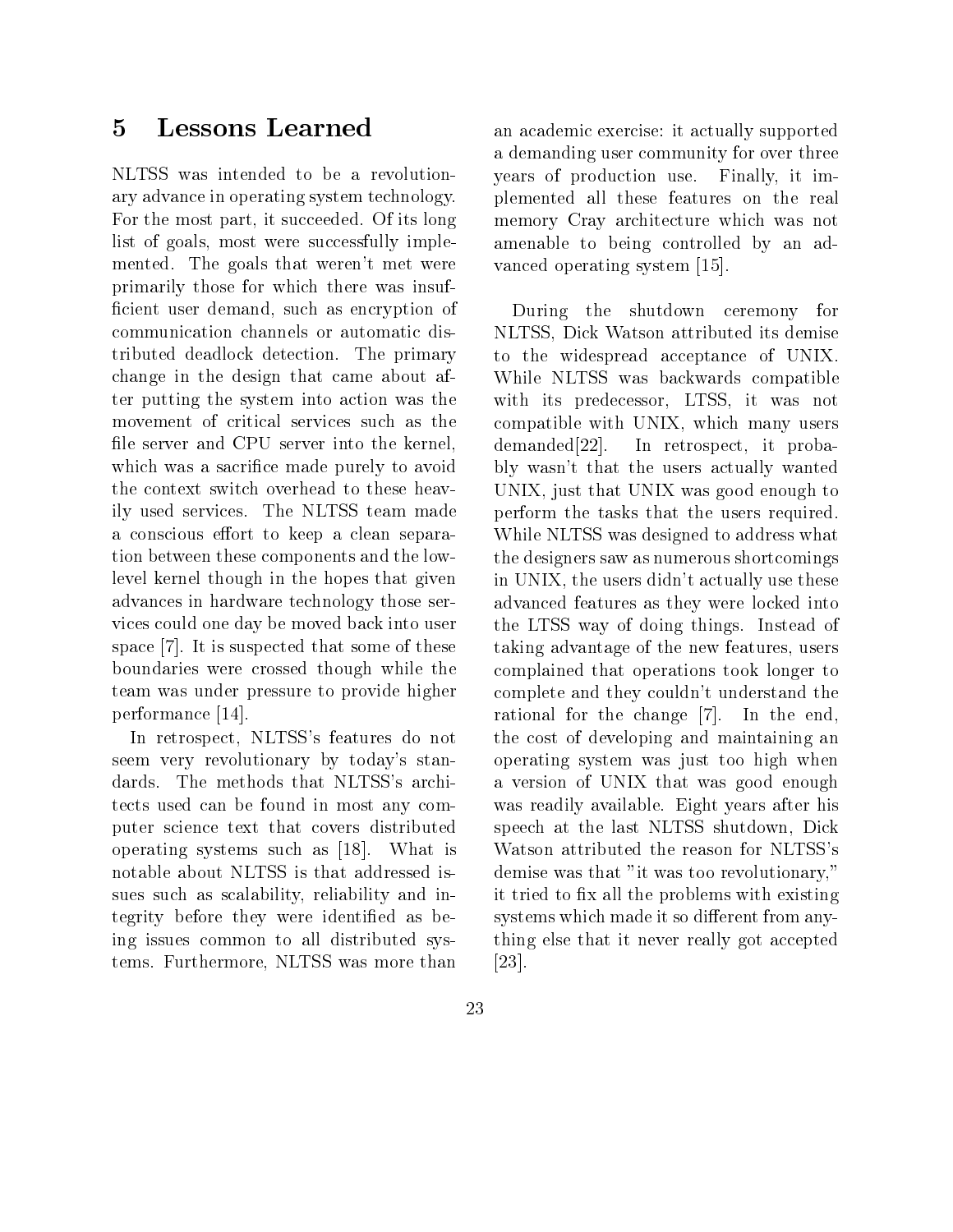#### Conclusion 6

NLTSS was a distributed, object-oriented operating system based on a pure message passing kernel and capabilities developed at Lawrence Livermore National Lab from the late 1970's through 1993. As it was designed to be a full-featured production level operating system supporting a multicomputing environment, it had numerous goals concerning its use of multiprocessing, message passing, interprocess communication and distributed processing. Other goals focused on backwards compatibility, operational considerations and issues common to distributed and object-based operating systems. An overview of the issues in distributed operating systems and distributed ob ject-based programming systems was presented along with how NLTSS addressed each issue. The design and implementation of NLTSS with particular regard for the capabilities  $\&$  directory server, CPU  $\&$ process control, message system, and le system were covered in detail. Finally, we looked at what can be learned from NLTSS in retrospect.

## Auspices & Acknowl- $\overline{7}$ edgements

This paper is a personal work of the authors and was not developed under the auspices of the United States Department of Energy, the University of California or Lawrence Livermore National Lab. Any opinions expressed herein are solely those of the authors

and may or may not reflect the views of their respective employers or the University of California, Davis. NLTSS was developed under the auspices of the United States Department of Energy by Lawrence Livermore National Lab under contract number W-7405-ENG-48.

The authors gratefully acknowledge the assistance of Jed Donnelley, David Fisher, Donna Mecozzi, Jim Minton and Dick Watson, without whose assistance this paper would not have been possible.

### **References** 8

# References

- [1] Ralph Allen. NLTSS process server. Technical report, Lawrence Livermore National Laboratory, December 1984.
- [2] Charles Athey III, Jeffrey Clark, James E. Donnelley, Pierre Du Bois, Donna T. Mecozzi, and James A. Minton. NLTSS. Lawrence Livermore National Laboratory, Internal presentation, date unknown.
- [3] Charles Athey III, Kent Crispin, Pierre Du Bois, Donna T. Mecozzi, and James A. Minton. NLTSS/LINCS for a presentation to Nuclear Software Systems Division. Lawrence Livermore National Laboratory, Internal presentation, November 1982.
- [4] Roger S. Chin and Samual T. Chanson. Distributed ob ject-based programming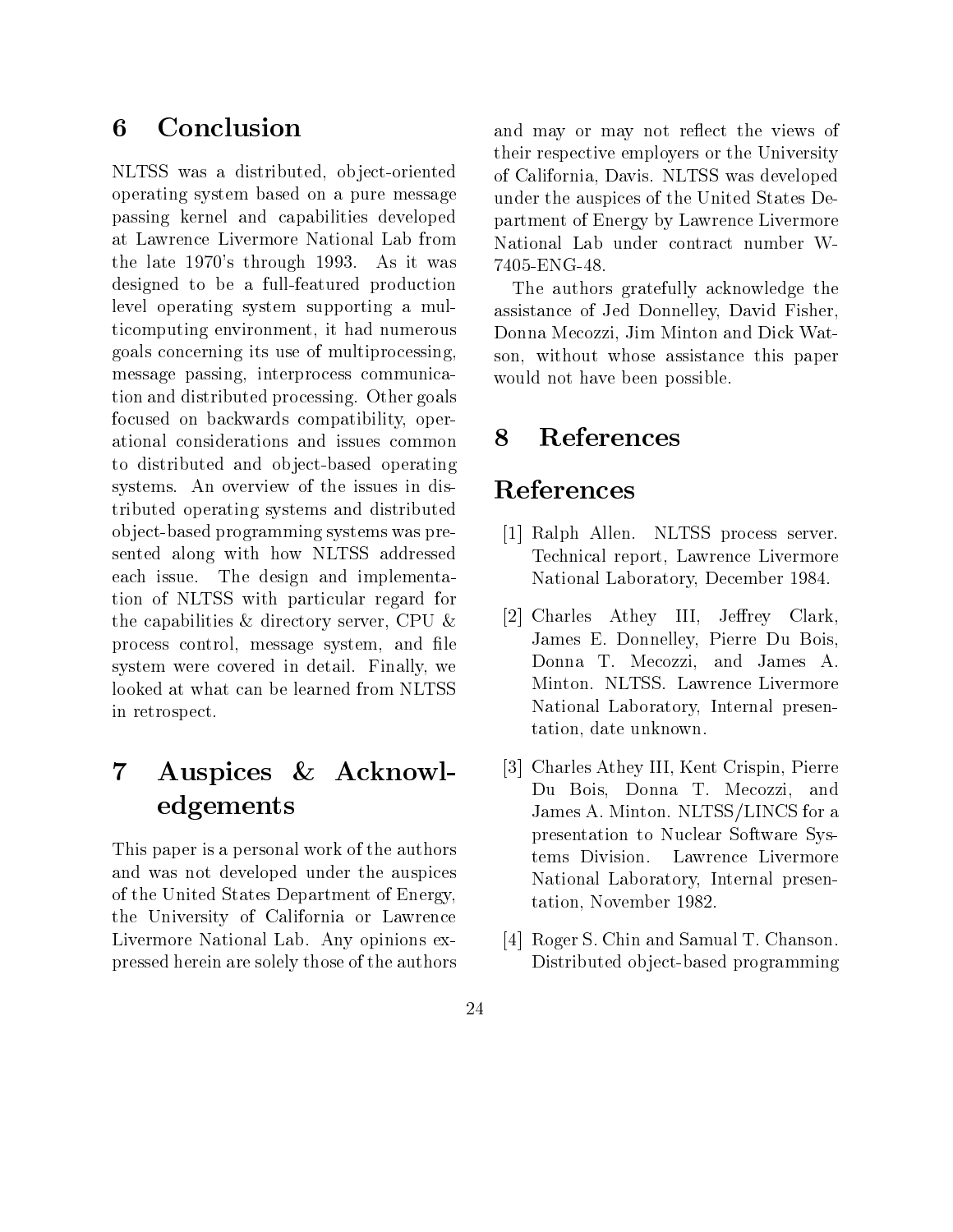ACM Computing Surveys, systems. 23(1), March 1991.

- [5] James E. Donnelley. The internal structure of NLTSS. Technical report, Lawrence Livermore National Laboratory, June 1983.
- [6] James E. Donnelley. The NLTSS message system: Definition and implementation for the Cray-1 and Cray X-MP computers. Technical report, Lawrence Livermore National Laboratory, May 1984.
- [7] James E. Donnelley. Personal communication, February 16, 2001.
- [8] James E. Donnelley and John G. Fletcher. Resource access control in a network operating system. In ACM Pacific '80 Conference, San Francisco, CA, November 1980.
- [9] Invitation to NLTSS shutdown ceremony. Lawrence Livermore National Laboratory, Memorandum, March 1993.
- [10] Donna T. Mecozzi. NLTSS file server. Technical report, Lawrence Livermore National Laboratory, April 1986.
- [11] Donna T. Mecozzi, James A. Minton, Donald L. von Buskirk, and Joe Requa. NLTSS disk I/O. Technical report, Lawrence Livermore National Laboratory, July 1988.
- [12] James A. Minton. NLTSS directory server. Technical report, Lawrence

Livermore National Laboratory, July 1981.

- [13] James A. Minton. Personal communication, February 23, 2001.
- [14] James A. Minton. Personal communication, March 6, 2001.
- [15] James A. Minton and David Fisher. Personal communication, February 16, 2001.
- [16] James A. Minton and Donna T. Mecozzi. What are capabilities? Technical report, Lawrence Livermore National Laboratory, February 1986.
- [17] Norm Samuelson. NLTSS account server. Technical report, Lawrence Livermore National Laboratory, September 1985.
- [18] Mukesh Singhal and Nirnajan G. Shivratri. Advanced Concepts in Operating Systems. McGraw-Hill, 1994.
- [19] Richard W. Watson. DELTA-T protocol specification. Technical report, Lawrence Livermore National Laboratory, December 1982.
- [20] Richard W. Watson. Working notes: Motivation, goals and development strategy of NLTSS. Lawrence Livermore National Laboratory, Working notes, July 1987.
- [21] Richard W. Watson. The architecture of future operating systems. Lawrence
- 25